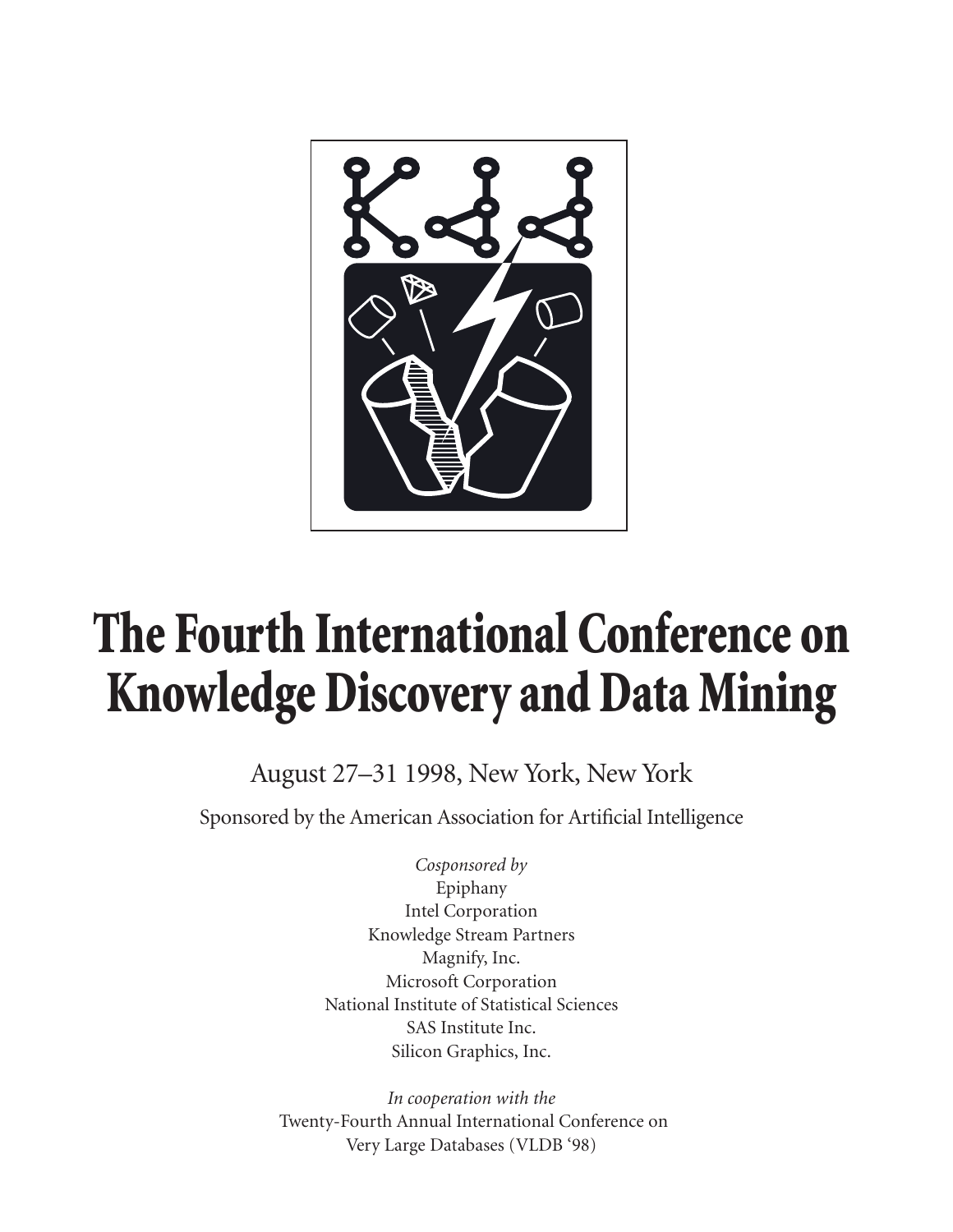

## **KDD-98 Organization**

**General Conference Chair** Gregory Piatetsky-Shapiro, *Knowledge Stream Partners*

**Program Cochairs** Rakesh Agrawal, *IBM Almaden Research Center* Paul Stolorz, *Jet Propulsion Laboratory*

**Publicity Chair** Foster Provost, *Bell Atlantic Science and Technology*

**Tutorial Chair** Padhraic Smyth, *University of California, Irvine*

**Panel Chair** Willi Kloesgen, *GMD, Germany*

**Workshops Chair** Ronny Kohavi, *Silicon Graphics*

**Exhibits Chair** Ismail Parsa, *Epsilon*

**Poster Sessions Chair** David Jensen, U*niversity of Massachusetts, Amherst*

**Local Arrangements Chair** Kyusoek Shim, *Bell Laboratories*

**Sponsorship Chair** Ramasamy Uthurusamy, *General Motors Corporation*

**Webmaster** Alexander Gray

#### **Program Committee Members**

Rakesh Agrawal, *IBM Almaden Research Center* Tej Anand, *Golden Books Family Entertainment* Chid Apte, *IBM TJ Watson Research Center* Andreas Arning, *IBM, Germany* Roberto Bayardo, *IBM Almaden Research Center* Carla Brodley, *Purdue University* Wray Buntine, *Ultimode Systems* Michael Burl, *Jet Propulsion Laboratory* Soumen Chakrabarti, *IBM Almaden Research Center*

Ernest Chan, *Credit Suisse First Boston* Surajit Chaudhuri, *Microsoft Research* Corinna Cortes, *AT&T Laboratories* Bruce Croft, *University of Massachusetts, Amherst* Umeshwar Dayal, *Hewlett Packard Laboratories* Pedro Domingos, *Instituto Superior Tecnico, Portugal* Sue Dumais, *Microsoft Research* William Eddy, *Carnegie Mellon University* Charles Elkan, *University of California, San Diego* Christos Faloutsos, *Carnegie Mellon University* Tom Fawcett, *Bell Atlantic Science and Technology* Usama M. Fayyad, *Microsoft Research* Ronen Feldman, *Bar-Ilan University, Israel* Stephen Gallant, *Knowledge Stream Partners* Clark Glymour, *University of California, San Diego* Moises Goldszmidt, *SRI International* Georges Grinstein, *University of Massachusetts, Lowell* Dimitrios Gunopulos, *IBM Almaden Research Center* Jiawei Han, *Simon Fraser University, Canada* David Hand, *Open University, UK* David Heckerman, *Microsoft Research* Tomas Imielinski, *Rutgers University* Yannis Ioannidis, *University of Athens, Greece and University of Wisconsin, Madison* H.V. Jagadish, *AT&T Laboratories* David Jensen, *University of Massachusetts, Amherst* George H. John, *Epiphany* Pete Johnson, *Mellon Bank Strategic Technology* Michael Jordan, *Massachusetts Institute of Technology* Daniel Keim, *University of Halle-Wittenberg, Germany* Willi Kloesgen, *GMD, Germany* Ronny Kohavi, *Silicon Graphics* Hans-Peter Kriegel, *University of Munich, Germany* T.Y. Lin, *San Jose State University* Peter Lockemann, *Universitaet Karlsruhe, Germany* Hongjun Lu, *National University of Singapore, Singapore*

David Madigan, *University of Washington* Heikki Mannila, *University of Helsinki, Finland* Brij Masand, *GTE Laboratories* Gary McDonald, *General Motors Global Research and Development Operations* Eric Mjolsness, *Jet Propulsion Laboratory* Sally Morton, *Rand Corporation* Richard Muntz, *University of California, Los Angeles* Raymond Ng, *University of British Columbia, Canada* Shojiro Nishio, *Osaka University, Japan* Ismail Parsa, *Epsilon* Gregory Piatetsky-Shapiro, *Knowledge Stream Partners* Daryl Pregibon, *AT&T Laboratories* Foster Provost, *Bell Atlantic Science and Technology* Raghu Ramakrishnan, *University of Wisconsin, Madison* Patricia Riddle, *University of Auckland, New Zealand* Ted Senator, *National Association of Securities Dealers* Jude Shavlik, *University of Wisconsin, Madison* Wei-Min Shen, *University of Southern California* Kyusoek Shim, *Bell Laboratories* Arno Siebes, *CWI, The Netherlands* Evangelos Simoudis, *IBM* Padhraic Smyth, *University of California, Irvine* Ramakrishnan Srikant, *IBM Almaden Research Center* Salvatore J. Stolfo, *Columbia University* Paul Stolorz, *Jet Propulsion Laboratory* Kurt Thearling, *Exchange Applications* Hannu Toivonen, *University of Helsinki, Finland* Shalom Tsur, *Hitachi America* Michael Turmon, *Jet Propulsion Laboratory* Alexander Tuzhilin, *New York University* Jeffrey D. Ullman, *Stanford University* Ramasamy Uthurusamy, *General Motors Corporation* Graham Williams, *CSIRO Mathematical and Information Sciences, Australia* David Wolpert, *NASA Ames Research Center* Jan M. Zytkow, *University of North Carolina*

Neil Mackin, *WhiteCross Data Exploration*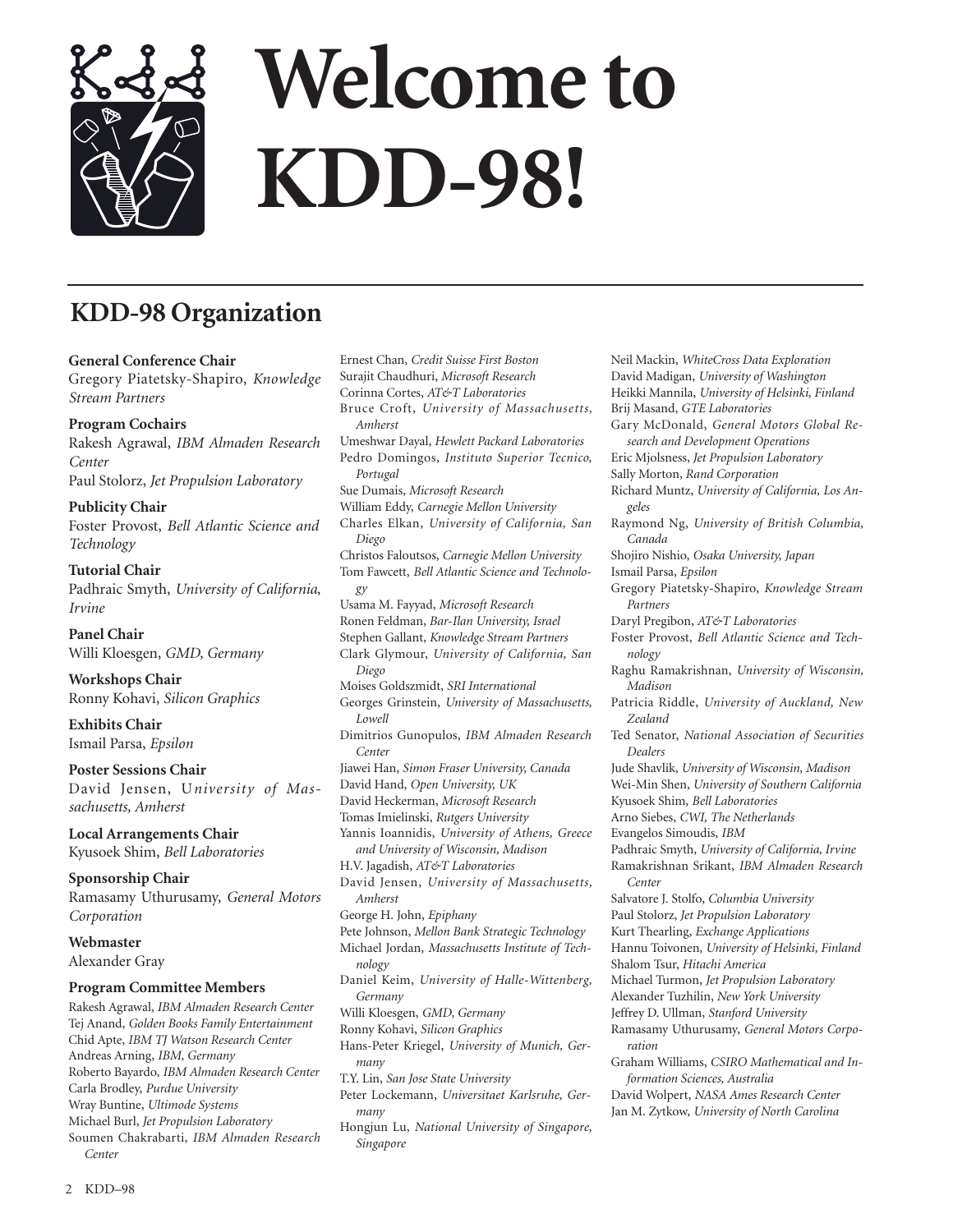# **Thursday**

### **Plenary Session**

Westside Ballroom South, Fifth Floor

1:30 - 2:00 PM Opening Remarks *Gregory Piatetsky-Shapiro (General Chair)*

Conference Overview *Rakesh Agrawal and Paul Stolorz (Program Chairs)*

Best Paper Awards *Gregory Piatetsky-Shapiro and Foster Provost (Publicity Chair)*

## **Paper Track**

Westside Ballroom South, Fifth Floor

2:00 - 3:00 PM *Invited Talk* Business Intelligence *Don Haderle*

3:00 - 3:30 PM Report from the Interface Conference *John Elder*

3:30 - 4:00 PM Report from the VLDB Conference 4:00 - 4:30 PM Coffee Break

4:30 - 6:00 PM *Paper Session 1*

## **Classification**

Occam's Two Razors: The Sharp and the Blunt *Pedro Domingos, Instituto Superior Técnico*

Interpretable Boosted Naïve Bayes Classification *Greg Ridgeway, David Madigan, Thomas Richardson and John O'Kane, University of Washington*

CLOUDS: A Decision Tree Classifier for Large Datasets *Khaled Alsabti, Syracuse University; Sanjay Ranka, University of Florida; Vineet Singh, Hitachi America, Ltd.*

### **Tutorial Program**

2:00 - 4:00 PM *Tutorial 1* Westside Ballroom North, Fifth Floor Database Methods for Data Mining *Heikki Mannila, University of Helsinki, Finland* 

4:00 - 4:30 PM Coffee Break

 $4:30 - 6:30$  PM *Tutorial 2* Westside Ballroom North, Fifth Floor

Data Reduction *H. V. Jagadish, AT&T Laboratories and Christos Faloutsos, Carnegie Mellon University and University of Maryland, College Park* 

6:30 - 7:30 PM Welcoming Reception Broadway Ballroom, Sixth Floor

## *KDD CONFERENCE PROCEEDINGS AVAILABLE FROM AAAI PRESS*

### **Proceedings of the First International Conference on Knowledge Discovery and Data Mining (KDD-95)**

*Edited by Usama M. Fayyad and Ramasamy Uthurusamy*  348 pp. \$50.00 paperback ISBN 0-929280-82-2

#### **Proceedings of the Second International Conference on Knowledge Discovery and Data Mining (KDD-96)**

*Edited by Evangelos Simoudis, Jia Wei Han, and Usama Fayyad*  400 pp. \$55.00 paperback ISBN 1-57735-004-9

**Proceedings of the Third International Conference on Knowledge Discovery and Data Mining (KDD-97)**

*Edited by David Heckerman, Heikki Mannila, Daryl Pregibon, and Ramasamy Uthurusamy* 

325 pp. \$60.00 paperback ISBN 1-57735-027-8

*Usama M. Fayyad, Gregory Piatetsky-Shapiro, Padhraic Smyth, and Ramasamy Uthurusamy* 

*For On-Site Purchases deduct 20%!*

*To order, consult your registration form, see AAAI Press's web page (www.aaai.org/Press/), or call us at (650) 328-3123*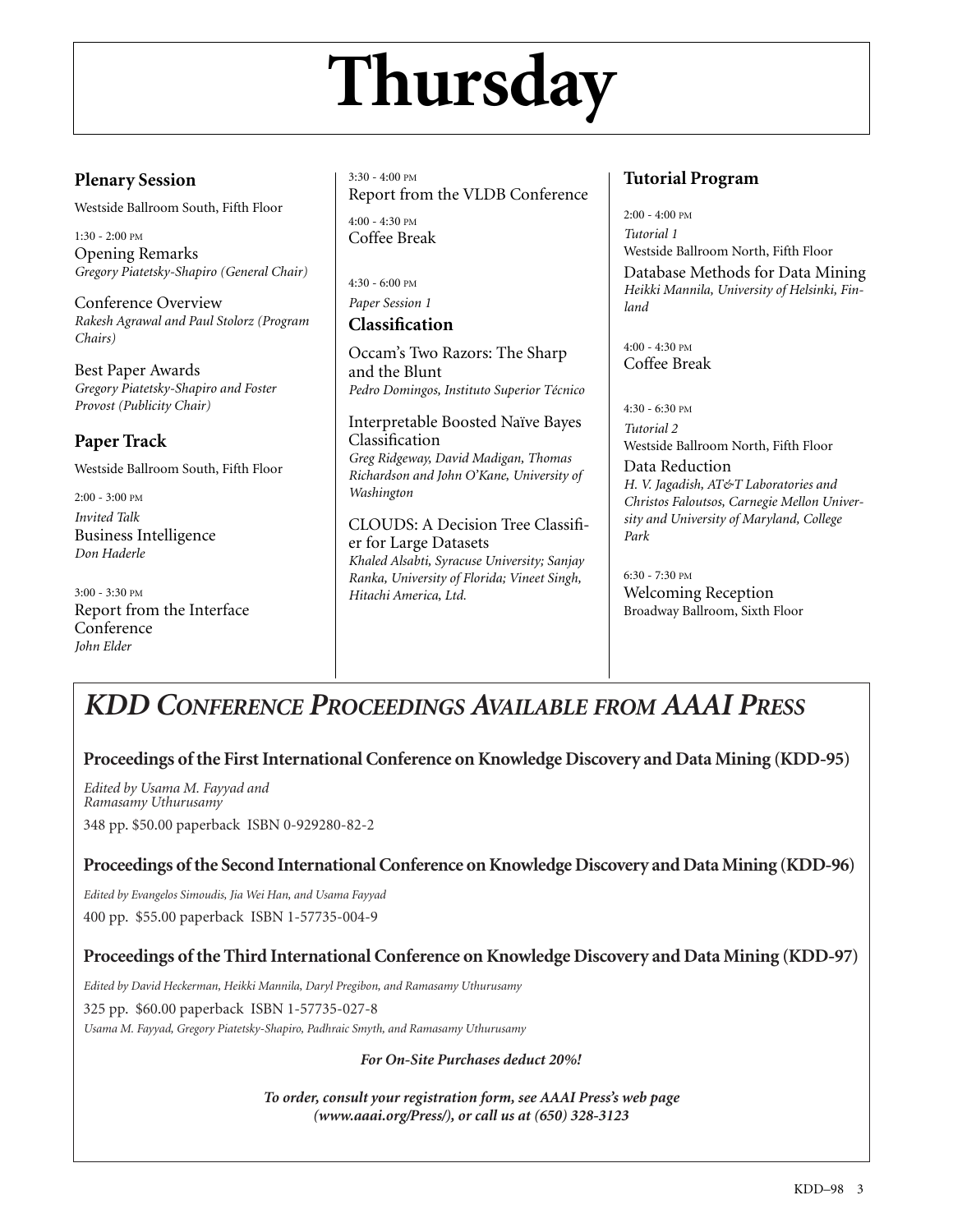# **Friday**

### **Tutorial Program**

8:00 - 10:00 AM *Tutorial 3* Westside Ballroom South, Fifth Floor A Tutorial Introduction to High

## Performance Data Mining

*Robert Grossman, Magnify, Inc. and National Center for Data Mining, University of Illinois at Chicago and Stuart Bailey, National Center for Data Mining, University of Illinois at Chicago* 

*Tutorial 4*

Westside Ballroom North, Fifth Floor Fraud Detection and Discovery *Steven K. Donoho and Scott W. Bennett, SRA International, Inc.* 

*Tutorial 5* Marquis Ballroom, Ninth Floor New-Wave Nonparametric Regression Methods for KDD *David Banks and Mark S. Levenson, National Institute of Standards and Technology* 

10:00 - 10:30 AM Coffee Break

10:30 AM - 12:30 PM *Tutorial 6* Marquis Ballroom, Ninth Floor Smoothing Methods for Learning from Data *J. S. Marron, University of North Carolina* 

*Tutorial 7* Westside Ballroom North, Fifth Floor Evaluating Knowledge Discovery and Data Mining *Foster Provost, Bell Atlantic Science and Technology and David Jensen, University of Massachusetts, Amherst* 

*Tutorial 8* Westside Ballroom South, Fifth Floor A Comparison of Leading Data Mining Tools *John F. Elder IV and Dean W. Abbott, Elder Research*

 $12.30 - 2.00$  PM Lunch Break

#### **Exhibit/Demo Program**

2:00 - 6:00 PM Astor Ballroom, Seventh Floor Exhibits/Demos Open

4:30 - 5:15 PM *Exhibit Talk* Duffy/Columbia, Seventh Floor

Data Mining in the Real World *Gordon Linoff, Data Miners*

This presentation will discuss the issues of data mining in the real world. It will touch on the relationship of data mining with a data warehouse (is it really easier?) and on issues related to managing data and choosing particular techniques.

**Paper Track** Westside Ballroom, Fifth Floor

 $2:00 - 2:30$  PM Poster Previews 1 (1-12) Westside Ballroom, Fifth Floor See list on page 7.

2:30 - 3:30 PM *Invited Talk* Mining the World Wide Web *Tom Mitchell, Carnegie Mellon University*

3:30 - 4:00 PM Poster Previews 2 (13-24) See list on page 7.

4:00 - 4:30 PM Coffee Break 4:30 - 6:00 PM *Paper Session 2*

### **Associations Rules**

Interestingness-Based Interval Merger for Numeric Association Rules *Ke Wang, Soon Hock William Tay and Bing Liu, National University of Singapore*

Similarity of Attributes by External Probes *Gautam Das, University of Memphis; Heikki Mannila and Pirjo Ronkainen, University of Helsinki*

Integrating Classification and Association Rule Mining *Bing Liu, Wynne Hsu and Yiming Ma, National University of Singapore*

6:00 - 7:30 PM Dinner Break

7:30 - 9:30 PM

*Poster Session 1 (1-24)* Westside Ballroom, Fifth Floor See list on page 7.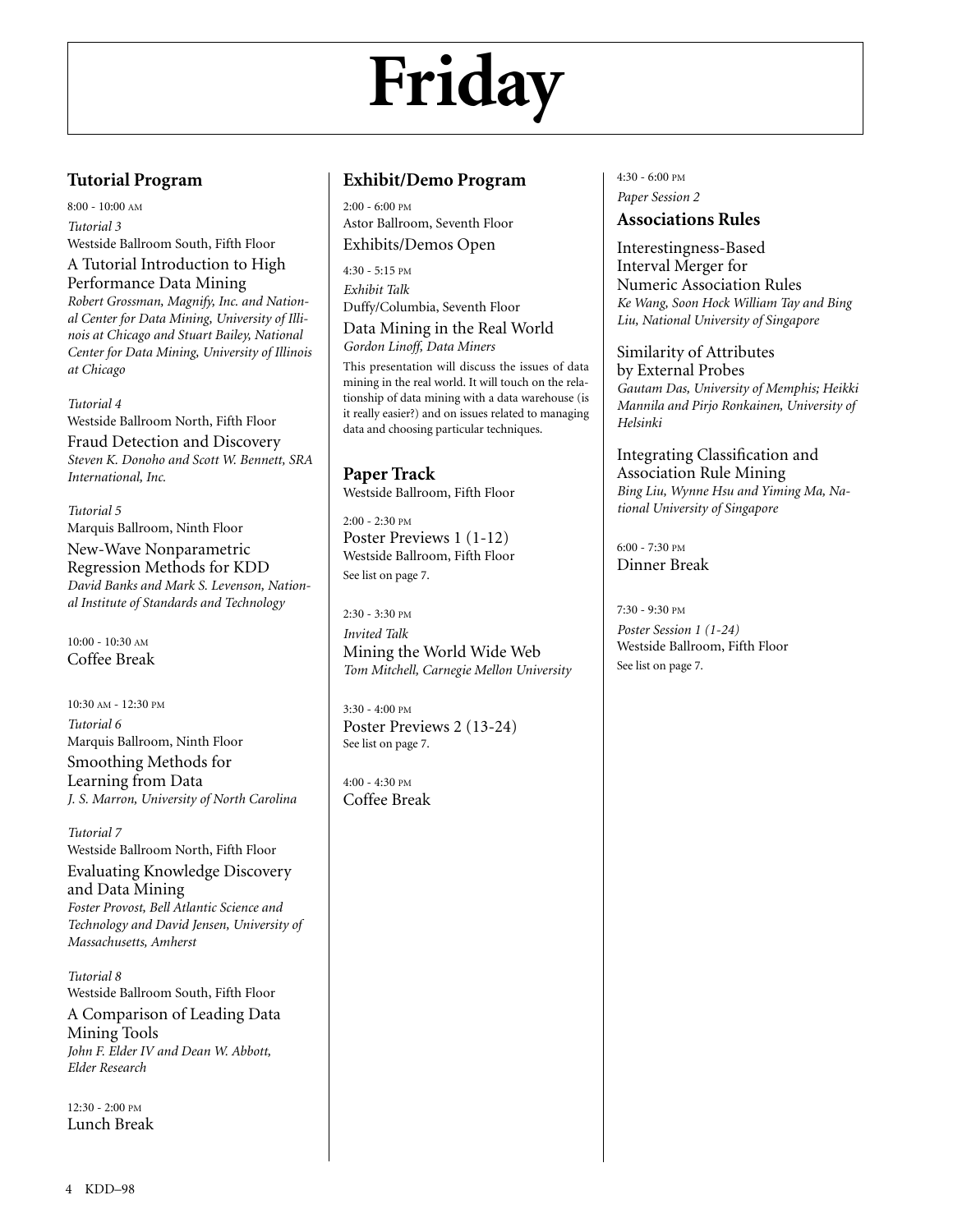## **Saturday**

### **Exhibit/Demo Program**

10:00 AM - 6:00 PM Astor Ballroom, Seventh Floor Exhibits/Demos Open

12:00 - 12:45 PM *Exhibit Talk* Duffy/Columbia, Seventh Floor Data Mining on the Internet: Overview, Algorithmic Challenges and Applications *Shivakumar Vaithaynathan, IBM Research*

The advent of the World Wide Web has caused a dramatic increase in the usage of the Internet. The resulting growth in on-line information combined with the almost chaotic nature of the web necessitates the development of powerful yet computationally efficient algorithms. In this talk I will provide examples of applications where data mining could be applied and then focus on the algorithmic challenges along. I will also discuss some new algorithms and provide some results.

4:30 - 5:15 PM *Exhibit Talk* Duffy/Columbia, Seventh Floor Data Mining Tools

*Ismail Parsa, Epsilon*

The data mining tools marketplace is diverse. There are tools that offer broad-based data mining capability, tools aimed at solving the problems of a particular industry, tools combined with a service offering, black-box tools and vendors/tools offering custom solutions such as CRM, campaign management, etc.

We will first segment the data mining tools marketplace. We will then learn how to differentiate between the many data mining tools for the best return on investment. We will finally review the summary results of a real-life data mining tool evaluation case study. Come see what all the hype is all about!

**Paper Track**

Westside Ballroom, Fifth Floor

8:30 - 9:30 AM *Invited Talk* Mining for Dollars: Opportunities and Challenges *Vasant Dhar*

9:30 - 10:00 AM KDD Cup Presentation

10:00 - 10:30 AM Coffee Break

10:30 AM - 12:00 PM *Paper Session 3*

#### **Clustering**

An Efficient Approach to Clustering in Large Multimedia Databases with Noise *Alexander Hinneburg and Daniel A. Keim, University of Halle*

Scaling Clustering Algorithms to Large Databases *P. S. Bradley, Usama Fayyad and Cory Reina, Microsoft Research*

Coincidence Detection: A Fast Method for Discovering Higher-Order Correlations in Multidimensional Data *Evan W. Steeg, Derek A. Robinson and Ed Willis, Molecular Mining Corporation*

12:00 - 12:30 PM Poster Preview 3 (25-36) Westside Ballroom, Fifth Floor See list on page 8.

12:30 - 2:00 PM Lunch Break

 $2:00 - 3:00 \text{ PM}$ 

*Panel*

Database-Data Mining Coupling *Moderator:* Rakesh Agrawal, IBM Almaden Research Center

*Panelists:* Umeshwar Dayal, Hewlett Packard Research; Surajit Chaudhary, Microsoft Research; Tomasz Imielinski, Rutgers University; Heikki Mannila, University of Helsinki, Finland; and Jaiwei Han, Simon Fraser University, Canada

3:00 - 4:00 PM *Paper Session 4*

## **Theory of KDD**

Evaluating Usefulness for Dynamic Classification *Gholamreza Nakhaeizadeh, Daimler-Benz Research and Technology; Charles Taylor, University of Leeds; Carsten Lanquillon, Daimler-Benz Research and Technology*

A Belief-Driven Method for Discovering Unexpected Patterns *Balaji Padmanabhan, Leonard N. Stern School of Business and Alexander Tuzhilin, Columbia University*

4:00 - 4:30 PM Coffee Break

4:30 - 5:00 PM Poster Preview 4 (37-49) Westside Ballroom, Fifth Floor See list on page 8.

5:00 - 6:00 PM

Panel: Privacy and Data Mining *Moderator:* Ellen Spertus, Mills College and Computer Professionals for Social Responsibility

*Panelists:* Jason Catlett, Junkbusters Corp.; Dan Jaye, Engage Technologies; and Daryl Pregibon, AT&T Labs

Data mining allows unprecedented opportunities for targeted marketing, which can be seen either as a boon for advertisers and consumers or as an enormous invasion of privacy. This panel considers ownership of personal information and explores how maximum benefits can be obtained from data mining while respecting individuals' privacy.

#### 7:30 - 9:30 PM

*Cosponsored by SAS Institute Inc.* Discovery Reception and Poster Session 2 (25-49) Broadway Ballroom North, Sixth Floor See list on page 8.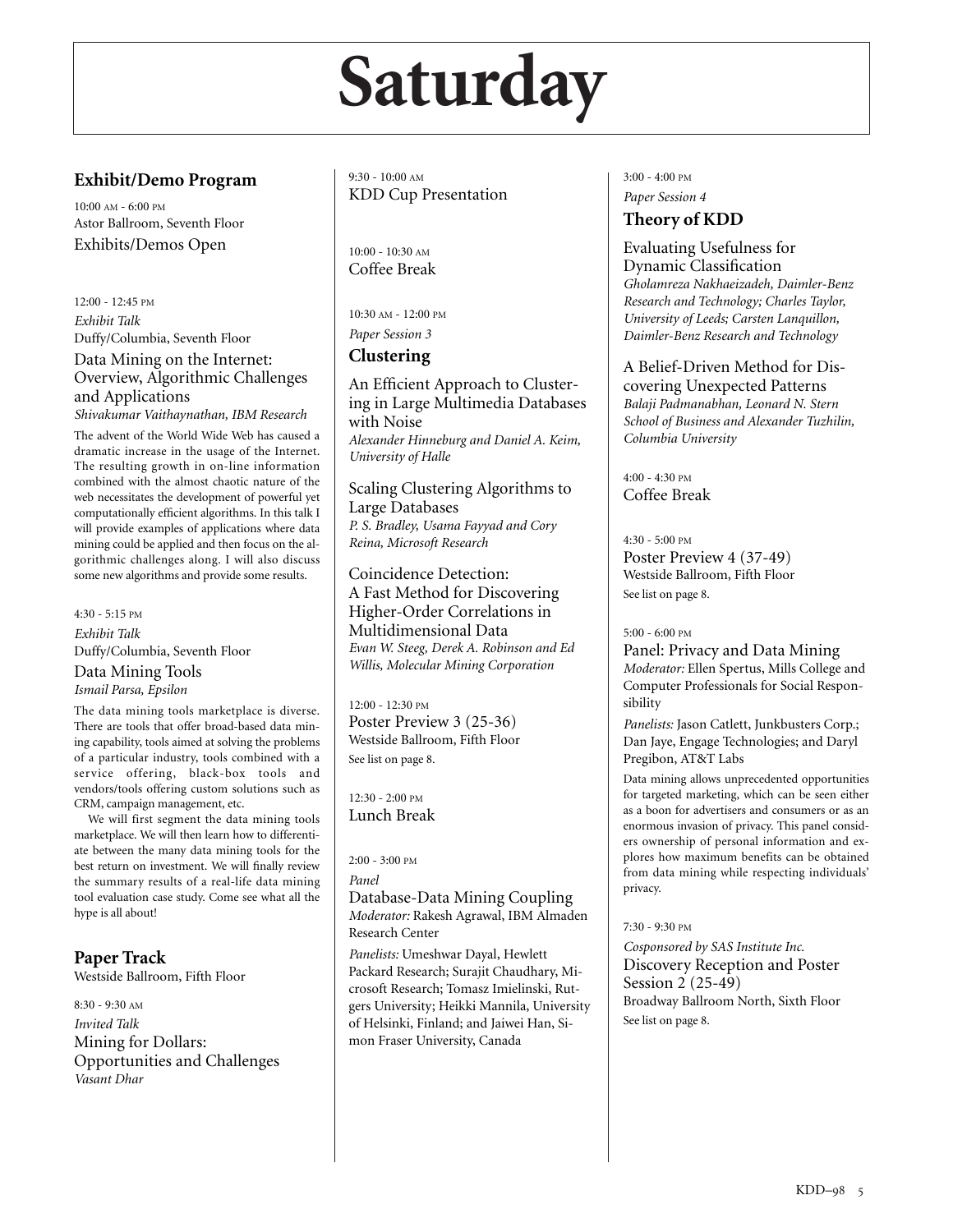## **Sunday** *&* **Monday**

**Paper Track**

Westside Ballroom, Fifth Floor

#### 8:30 - 10:00 AM *Paper Session 5*

### **Discovery in Time**

Algorithms for Characterization and Trend Detection in Spatial Databases *Martin Ester, Alexander Frommelt, Hans-Peter Kriegel and Jörg Sander, University of Munich*

Pattern Directed Mining of Sequence Data *Valery Guralnik, Duminda Wijesekera and Jaideep Srivastava, University of Minnesota*

Rule Discovery from Time Series *Gautam Das and King-Ip Lin, University of Memphis; Heikki Mannila, University of Helsinki; Gopal Renganathan, Autozone Inc.; Padhraic Smyth, University of California, Irvine*

10:00 - 10:30 AM Coffee Break

10:30 - 11:30 AM

*Paper Session 6*

### **Applications A**

Data Mining for Direct Marketing: Problems and Solutions *Charles X. Ling and Chenghui Li, The University of Western Ontario*

A Data Mining Support Environment and Its Application on Insurance Data *M. Staudt, J.-U. Kietz and U. Reimer, Swiss Life*

11:30 AM - 12:30 PM *Panel*

Behind-the-Scenes Data Mining

*Moderator:* George H. John, Epiphany *Panelists:* Graham Spencer, Excite; Gerald Fahner, Fair, Isaac & Co.; and Paul DuBose Analytika, Inc.

Truly successful technologies become invisible. Data mining has a long way to go - or does it? Most stories of data mining applications focus on an expert's use of raw technology to solve one particular problem, but millions of people use or are affected by data mining technology every day, without even being aware of it. The panelists will discuss examples and characteristics of this "behind-the-scenes" variety of data mining.

12:30 - 2:00 PM Lunch Break

*Luncheon meeting* KDD-98 Program Committee Meeting Odets/Wilder, Fourth Floor

2:00 - 3:00 PM

*Paper Session 7*

### **Applications B**

Finding Frequent Substructures in Chemical Compounds *Luc Dehaspe, Katholieke Universiteit Leuven; Hannu Toivonen, University of Helsinki; Ross Donald King, The University of Wales, Aberystwyth*

Mining Audit Data to Build Intrusion Detection Models *Wenke Lee, Salvatore J. Stolfo and Kui W. Mok, Columbia University*

3:00 - 4:00 PM Open Feedback/Planning Session

## **Monday, August 31**

**Workshop Program** *By invitation only*

9:00 AM - 5:00 PM *KW1* Lyceum Complex, Fifth Floor Data Mining in Finance *Chairs: Tae Horn Hann, University of Karlsruhe, Germany and Gholamreza Nakhaeizadeh, Daimler-Benz AG, Research and Technology, Germany*

9:00 AM - 5:00 PM

*KW2* Odets/Wilder, Fourth Floor

Distributed Data Mining *Chairs: Hillol Kargupta, Washington State University and Philip Chan, Florida Institute of Technology*

9:00 AM - 5:00 PM

*KW3*

Julliard Complex, Fifth Floor Keys to the Commercial Success of Data Mining *Chairs: Kurt Thearling, Exchange Applica-*

*tions and Roger M. Stein, Moody's Investors Service*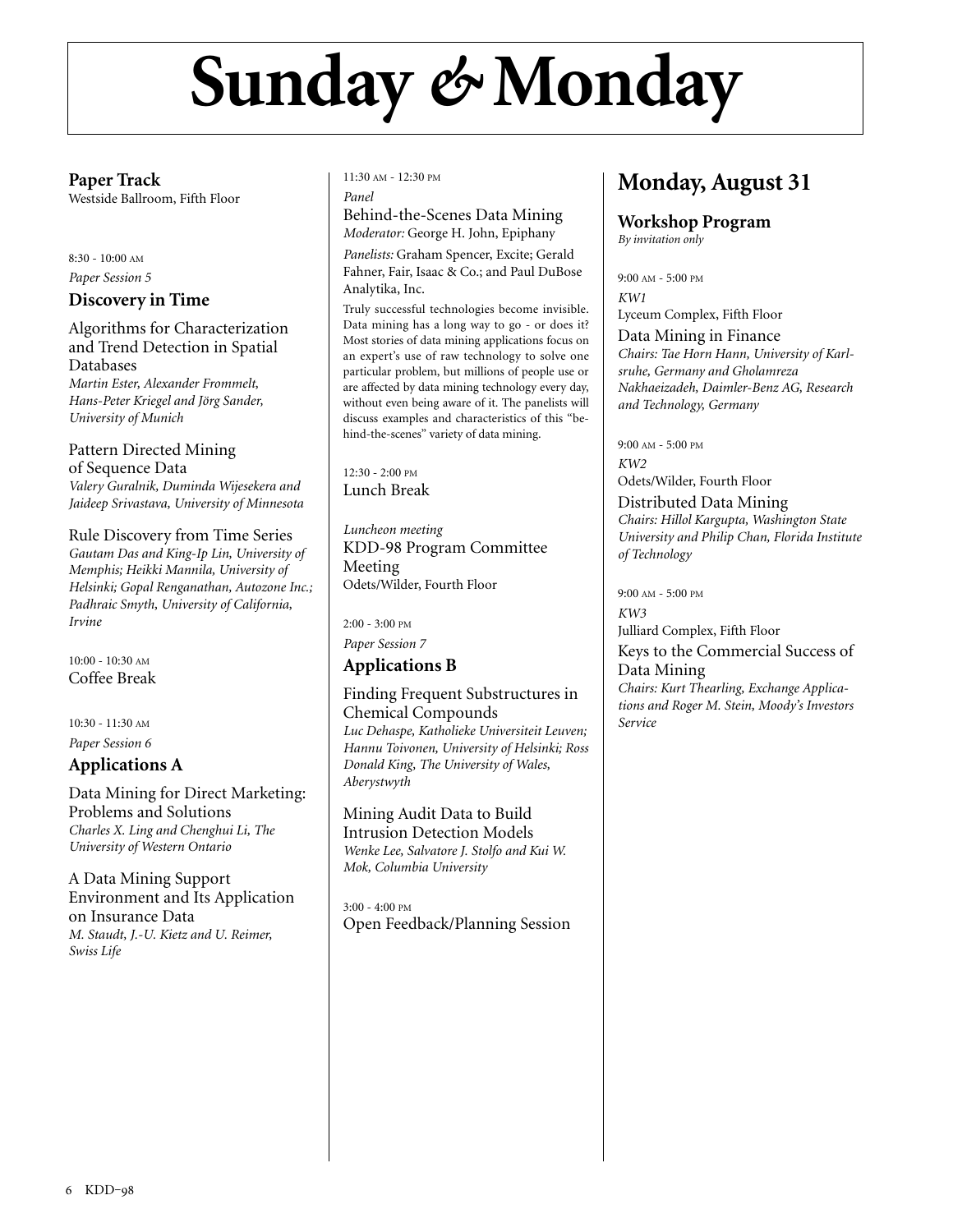## **Friday Poster Sessions**

### **Poster Session 1**

7:30 - 9:30 PM Westside Ballroom, Fifth Floor (Poster Previews: 2:00 - 2:30 PM and 3:30 - 4:00 PM, Westside Ballroom, Fifth Floor)

### **Posters 1-12**

Online Generation of Profile Association Rules *Charu C. Aggarwal, T. J. Watson Research Center; Zheng Sun, Duke University; Philip S. Yu, T. J. Watson Research Center*

ADtrees for Fast Counting and for Fast Learning of Association Rules *Brigham Anderson and Andrew Moore, Carnegie Mellon University*

Independence Diagrams: A Technique for Visual Data Mining *Stefan Berchtold and H. V. Jagadish, AT&T Laboratories; Kenneth A. Ross, Columbia University*

Direct Marketing Response Models Using Genetic Algorithms *Siddhartha Bhattacharyya, University of Illinois at Chicago*

Mining Association Rules in Hypertext Databases *José Borges and Mark Levene, University College London*

Blurring the Distinction between Command and Data in Scientific KDD *John Carlis, Elizabeth Shoop and Scott*

*Krieger, University of Minnesota*

Probabilistic Modeling for Information Retrieval with Unsupervised Training Data *Ernest P. Chan, Credit Suisse First Boston; Santiago Garcia, Morgan Stanley & Co. Inc.; Salim Roukos, IBM T. J. Watson Research Center*

Toward Scalable Learning with Non-Uniform Class and Cost Distributions: A Case Study in Credit Card Fraud Detection *Philip K. Chan, Florida Institute of Technology and Salvatore J. Stolfo, Columbia University*

Joins that Generalize: Text Classification Using WHIRL *William W. Cohen, AT&T Labs—Research and Haym Hirsh, Rutgers University*

Giga-Mining *Corinna Cortes and Daryl Pregibon, AT&T Labs—Research*

Interactive Interpretation of Kohonen Maps Applied to Curves *Anne Debregeas and Georges Hebrail, Electricite de France*

FlexiMine—A Flexible Platform for KDD Research and Application Construction *C. Domshlak, D. Gershkovich, E. Gudes, N. Liusternik, A. Meisels, T. Rosen and S. E. Shimony, Ben-Gurion University*

#### **Posters 13-24**

A Fast Computer Intrusion Detection Algorithm Based on Hypothesis Testing of Command Transition Probabilities *William DuMouchel, AT&T Labs—Research and Matthias Schonlau, AT&T Labs—Research and National Institute of Statistical Sciences*

Initialization of Iterative Refinement Clustering Algorithms *Usama Fayyad, Cory Reina and P. S. Bradley, Microsoft Research*

Mining in the Presence of Selectivity Bias and Its Application to Reject Inference *A. J. Feelders, Tilburg University; Soong Chang and G. J. McLachlan, University of Queensland*

On the Efficient Gathering of Sufficient Statistics for Classification from Large SQL Databases *Goetz Graefe, Usama Fayyad and Surajit Chaudhuri, Microsoft Corporation*

Coactive Learning for Distributed Data Mining *Dan L. Grecu and Lee A. Becker, Worcester Polytechnic Institute*

Mining Segment-Wise Periodic Patterns in Time-Related Databases *Jiawei Han, Wan Gong and Yiwen Yin, Simon Fraser University*

Learning to Predict the Duration of an Automoblie Trip

*Simon Handley and Pat Langley, Daimler-Benz Research and Technology Center; Folke A. Rauscher, Daimler-Benz AG*

Fast Computation of Two-Dimensional Depth Contours *Ted Johnson, AT&T Research Center; Ivy Kwok and Raymond Ng, University of British Columbia*

Comparing Massive High-Dimensional Data Sets *Theodore Johnson and Tamraparni Dasu, AT&T Labs—Research*

Defining the Goals to Optimise Data Mining Performance *Mark G. Kelly, David J. Hand and Niall M. Adams, The Open University*

An Enhanced Representation of Time Series which Allows Fast and Accurate Classification, Clustering and Relevance Feedback *Eamonn J. Keogh and Michael J. Pazzani, University of California, Irvine*

Active Templates: Comprehensive Support for the Knowledge Discovery Process *Randy Kerber, Hal Beck, Tej Anand and Bill Smart, NCR Human Interface Technology Center*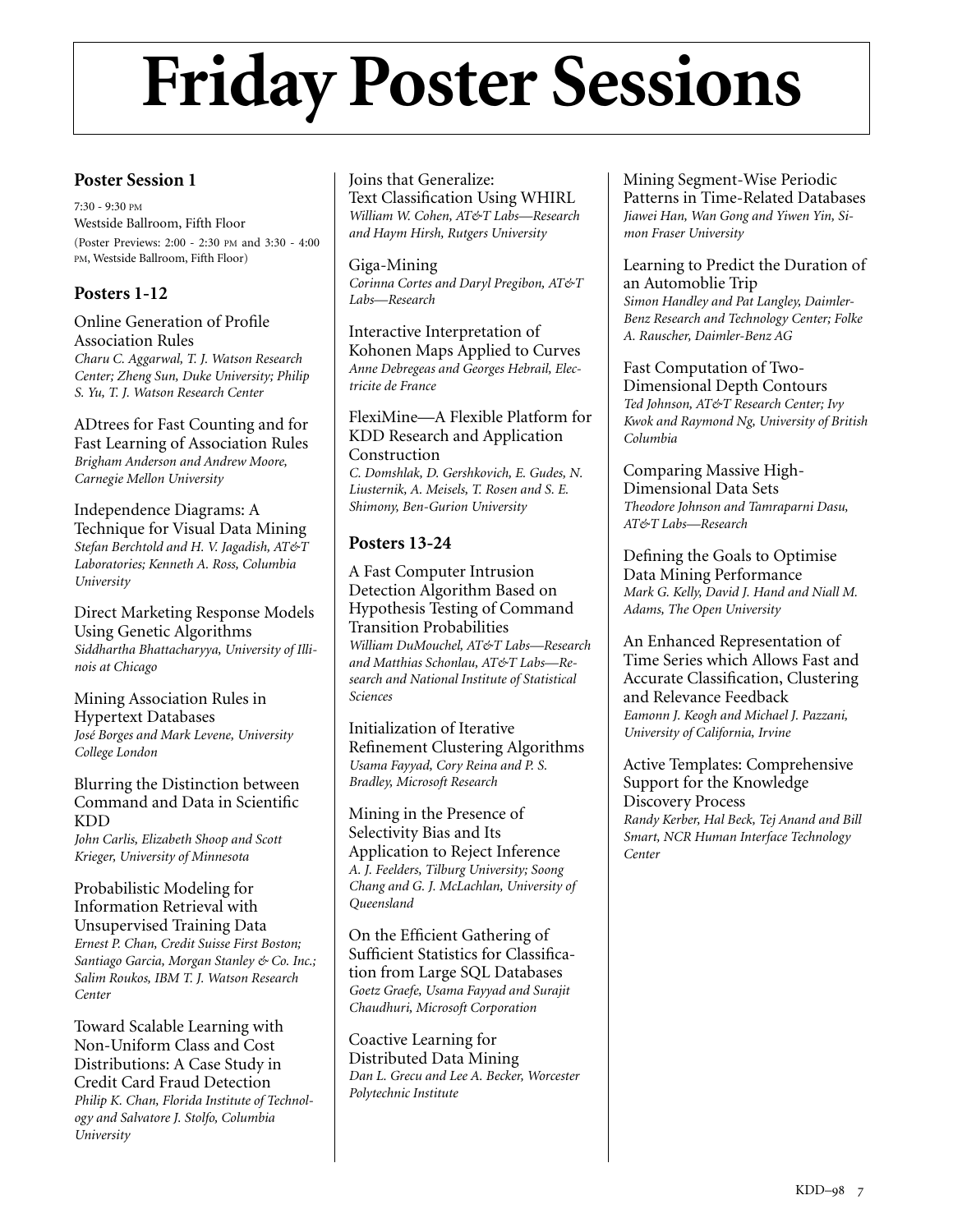## **Saturday Poster Sessions**

7:30 - 9:30 PM

#### **Poster Session 2**

Broadway Ballroom North, Sixth Floor (Poster Previews: 12:00 - 12:30 PM and 4:30 - 5:00 PM, Westside Ballroom, Fifth Floor)

### **Posters 25-36**

Targeting Business Users with Decision Table Classifiers *Ron Kohavi and Daniel Sommerfield, Silicon Graphics, Inc.*

BAYDA: Software for Bayesian Classification and Feature Selection *Petri Kontkanen, Petri Myllymäki, Tomi Silander and Henry Tirri, University of Helsinki*

Approaches to Online Learning and Concept Drift for User Identification in Computer Security *Terran Lane and Carla E. Brodley, Purdue University*

Human Performance on Clustering Web Pages: A Preliminary Study *Sofus A. Macskassy, Arunava Banerjee, Brian D. Davison and Haym Hirsh, The State University of New Jersey*

Aggregation of Imprecise and Uncertain Information for Knowledge Discovery in Databases *Sally McClean, Bryan Scotney and Mary Shapcott, University of Ulster*

Discovering Predictive Association Rules *Nimrod Megiddo and Ramakrishnan Srikant, IBM Almaden Research Center*

Reinforcement Learning for Trading Systems and Portfolios *John Moody and Matthew Saffell, Oregon Graduate Institute*

Group Bitmap Index: A Structure for Association Rules Retrieval *Tadeusz Morzy and Maciej Zakrzewicz, Poznan University of Technology*

Towards Personalization of Algorithms Evaluation in Data Mining *Gholamreza Nakhaeizadeh, Daimler-Benz AG and Alexander Schnabl, Technical University Vienna*

Large Datasets Lead to Overly Complex Models: An Explanation and a Solution *Tim Oates and David Jensen, University of Massachusetts*

#### Analysing Rock Samples for the Mars Lander

*Jonathan Oliver, University of California, Berkeley; Ted Roush and Paul Gazis, NASA Ames Research Center; Wray Buntine, Rohan Baxter and Steve Waterhouse, Ultimode Systems*

Memory Placement Techniques for Parallel Association Mining *Srinivasan Parthasarathy, Mohammed J. Zaki and Wei Li, University of Rochester*

### **Posters 37-49**

Methods for Linking and Mining Massive Heterogeneous Databases *José C. Pinheiro and Don X. Sun, Bell Laboratories*

Mining Databases with Different Schemas: Integrating Incompatible **Classifiers** *Andreas L. Prodromidis and Salvatore Stolfo, Columbia University*

Time Series Forecasting from High-Dimensional Data with Multiple Adaptive Layers *R. Bharat Rao, Scott Rickard and Frans Coetzee, Siemens Corporate Research, Inc.*

Ranking-Methods for Flexible Evaluation and Efficient Comparison of Classification Performance *Saharon Rosset, Tel Aviv University*

A Robust System Architecture for Mining Semi-Structured Data *Lisa Singh, Bin Chen, Rebecca Haight, Peter Scheuermann and Kiyoko Aoki, Northwestern University*

Defining *diff* as a Data Mining Primitive *Ramesh Subramonian, Intel Corporation* Simultaneous Reliability Evaluation of Generality and Accuracy for Rule Discovery in Databases *Einoshin Suzuki, Yokohama National University*

Mining Generalized Association Rules and Sequential Patterns Using SQL Queries *Shiby Thomas, University of Florida and Sunita Sarawagi, IBM Almaden Research Center*

Data Reduction Based on Hyper Relations *Hui Wang, Ivo Düntsch and David Bell, University of Ulster*

Discovering Technical Traders in the T-bond Futures Market *Andreas S. Weigend, Fei Chen and Stephen Figlewski, New York University; Steven R. Waterhouse, Ultimode Systems*

Learning to Predict Rare Events in Event Sequences *Gary M. Weiss, AT&T Labs and Rutgers University and Haym Hirsh, Rutgers University*

Daily Prediction of Major Stock Indices from Textual WWW Data *B. Wüthrich, D. Permunetilleke, S. Leung, V. Cho, and J. Zhang, The Hong Kong University of Science and Technology; W. Lam, The Chinese University of Hong Kong*

PLANMINE: Sequence Mining for Plan Failures *Mohammed J. Zaki, Neal Lesh and Mitsunori Ogihara, University of Rochester*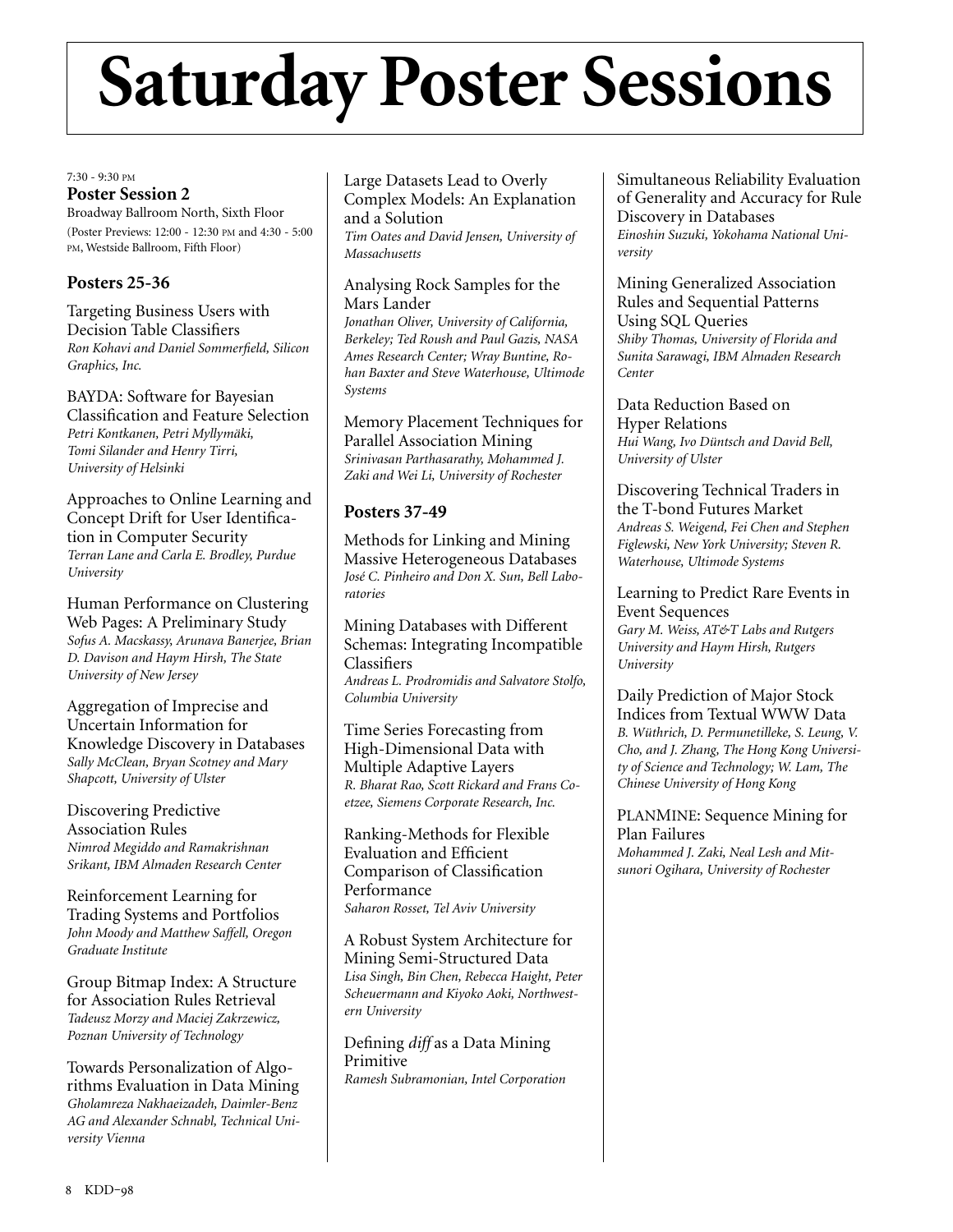#### **AAAI Press**

445 Burgess Drive Menlo Park, CA 94035 Tel.: 650-328-3123 Fax: 650-321-4457 E-mail: press@aaai.org Web: www.aaai.org/Press/

AAAI Press has published books about KDD since 1989. We will be exhibiting the popular *Advances in Knowledge Discovery* (Fayyad et al.) as well as back issues of the KDD conference proceedings, technical reports in KDD, and other fine books in AI and computer science. Conference attendees may take a 20% discount on all on-site book orders!

#### **AZMY Thinkware, Inc.**

*Contact:* Hany Azmy 1450 Palisade Ave. #M1D Fort Lee, NJ 07024 Tel.: 201-947-1881 Fax: 201-947-1804 E-mail: mail@azmy.com Web: www.azmy.com

AZMY Thinkware is exhibiting SuperQuery 2.0 Discovery Edition, a data analysis and mining tool that runs under Windows 95 and NT. Using rule induction technology, SuperQuery searches data tables and reports all interesting patterns and exceptions. The Fact Discovery Engine is easily tuned to meet various analysis needs. SuperQuery is the only tool that allows "remining" of the discovered facts.

SuperQuery also assists in preparing data for analysis by providing a number of facilities for partitioning, classifying and processing data columns. In addition, SuperQuery helps users explore and analyze their data by automatically displaying graphs and calculating statistics. It contains a number of Wizards that help read, update, and analyze data effortlessly. SuperQuery can access and query a number of databases, spreadsheets, text files directly, and through ODBC drivers. A 16-bit version of SuperQuery is also available for Windows 3.x. SuperQuery is used in many applications including quality control, survey analysis, medical studies, and defense. Bring a sample of your data to our booth and we will show you what SuperQuery can discover for you.

#### **Compression Sciences Limited**

*Contact:* Miranda Noy 2 Chalfont Square, Old Foundry Road Ipswich, Suffolk IP4 2AJ UK Tel.: 44-1473-267103 Fax: 44-1473-267104 E-mail: mnoy@gentia.com

For knowledge discovery (KD) software to succeed, the enthusiasm of the innovator and early adopter customers must be translated into practical benefits for the majority. This demands that KD software be made easy to use. Users familiar with Web browsers must be able to navigate and manipulate KD projects with ease. The systems

must run from the Web, run on mainstream client server hardware and address very large data volumes.

K.wiz from Compression Sciences delivers a new KD solution. Combining ease of use with Scalability, this advanced client server framework encompasses all nine stages of the KD process. K.wiz components within this frame deliver data transformation, visualization, and discovery algorithms to the desk and Web top. External Components extend the already powerful range of functionality and ensure each organization's unique demands are leveraged by K.wiz.

Designed for ease of use, K.wiz provides wizards for the novice user and expert mode for the experienced knowledge worker. A full range of Automation, Scheduling Agents and API's empower the application developer to capture K.wiz plans and embed them in custom applications.

Compression Sciences are showcasing K.wiz at KDD-98. Due for launch this Fall, information and demonstrations are available at the Compression Sciences booth.

#### **Data Mining Technologies Inc.**

*Contact:* Michael Gilman 1500 Hampstead Turnpike East Meadow, NY 11554 Tel.: 516-542-8900 E-mail: info@data-mine.com Web: www.data-mine.com

Data Mining Technologies Inc. has developed a unique new data mining technology and embedded it in a data mining toolkit called Nuggets™.

Nuggets™ uses state of the art, proprietary computer algorithms to search databases for patterns in the form of rules. It differs from other rule induction methods in that it is not statistically based and therefore does not require any statistical assumptions. It handles missing and noisy data. Other tree building methods build rules by looking at one attribute at a time. This means that complex non-linear interactions among variables that are the essence of the power of data mining might be overlooked. Nuggets™ however is a true rule induction system which searches for simultaneous attribute interactions. This insures that *all* rules are implicitly searched, thereby releasing the full power of data mining.

Nuggets<sup>™</sup> predicts, classfies, segments and validates and is easy to use. Ask about the many unique features to simplify your data mining needs.

#### **Elsevier Science**

*Contact:* Traci Taylor 655 Avenue of the Americas New York, NY 10010 Tel.: 212-633-3766 Fax: 212-633-3764 E-mail: t.taylor@elsevier.com Web: www.elsevier.com

#### **ISL Decision Systems Inc.**

630 Freedom Business Center, Suite 314 King of Prussia, PA 19406 Tel.: 610 768 7725 Fax: 610 768 7774 Web: http://www. isldsi.com

ISL Decision Systems Inc. is a leading data mining software company. It is part of the ISL Group which also has affiliates in the U.K. and Singapore and a network of distributors serving countries around the world. Launched in 1994, the Group's award winning Clementine product was the first enterprise -strength data mining system to be aimed at business users. There are now over 550 clients worldwide.

Clementine is consistently acknowledged by users and analysts as the leading interactive data mining system and the ISL Group has led the way in discovering new applications for data mining including fraud prevention, pharmaceutical research, consumer buying patterns, financial risk assessment, point of sale data analysis and customer profiling and production process analysis.

Current developments include a collaboration with NCR and Daimler Benz on an open standard methodology for data mining, new middleware to provide truly scalable data mining performance on multiple database platforms and mining of the web, on the web.

#### **ISOFT**

*Contact:* Raphaelle Thomas Chemin du Moulon 91190 Gif sur Yvette France E-mail: rthomas@isoft.fr Web: www.isoft.fr

ALICE D'ISOFT is a powerful desktop data mining tool designed for mainstream business users. Based on decision tree technology, its user-friendly interface and visual data mining approach makes it ideal for marketing managers, commercial directors, financial directors and all decision makers who need to make strategic decisions.

ALICE D'ISOFT accesses company data bases directly, segments and classifies the data and allows decision makers to test their hypotheses. That means answers to questions such as: Who is the target audience for my product? Which type of clients represents a credit risk? etc.

*Applications areas:* population analysis, risk evaluation, data classification, forecasting, quality control.

#### **Kluwer Academic Publishers**

*Contact:* Marcia Kidston 101 Philip Drive Norwell, MA 02061 Tel.: 781-871-6600 Fax: 781-871-6528 E-mail: kluwer@wkap.com Web: www.wkap.nl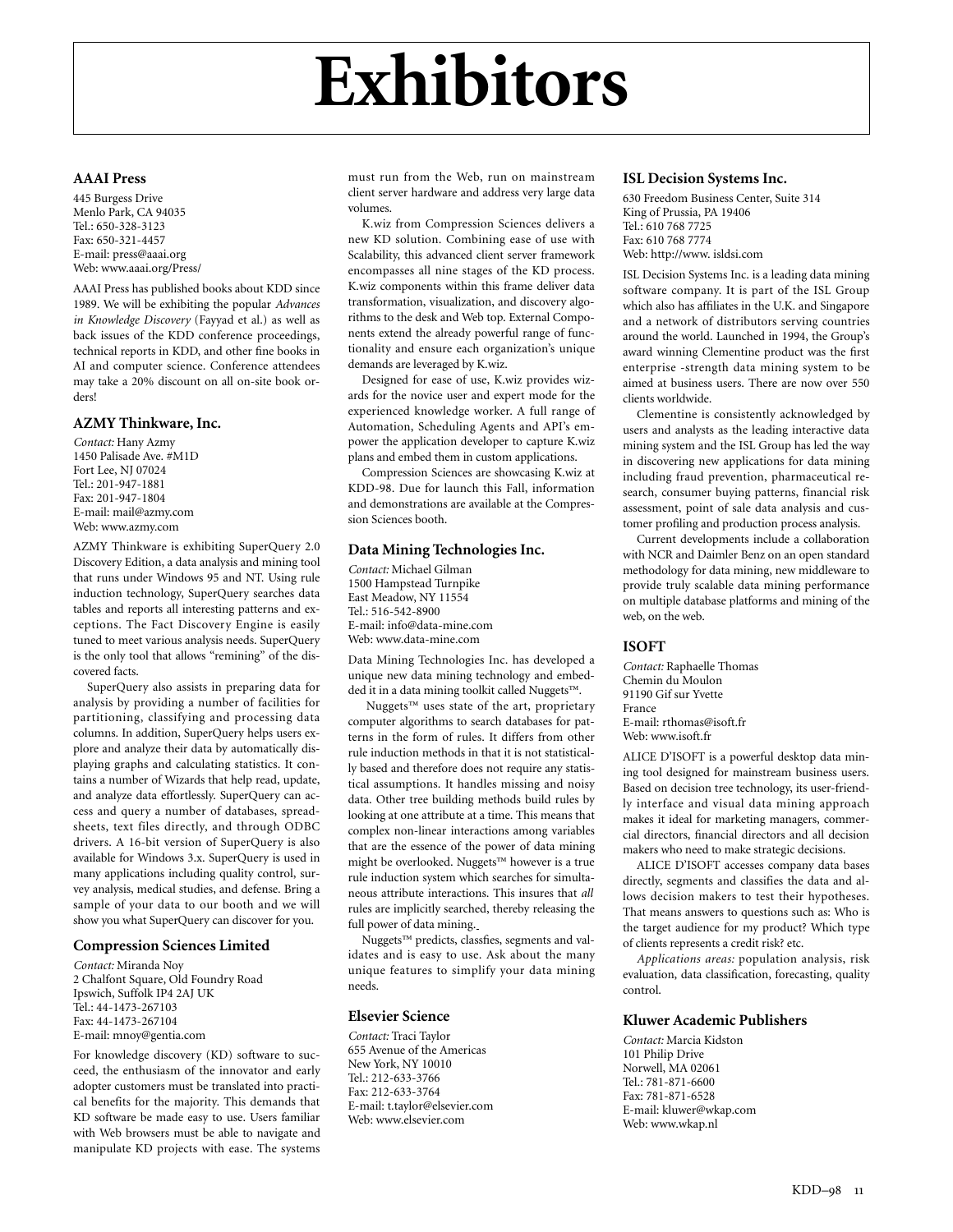#### **McGraw-Hill Publishers**

*Contact:* Mary Jo Donnelly WCB/McGraw-Hill 1333 Burr Ridge Parkway Burr Ridge, IL 60521 Tel.: 800-634-3963

McGraw-Hill is a leading publisher of computer science texts. We continue our excellence with titles such as *Machine Learning* by Tom Mitchell, *Database Management Systems* by Raghu Ramakrishnan, and *Database System Concepts* by Abraham Silberschatz, Henry Korth and S. Sudarshan. We invite you to stop by and browse through our catalog and book display, as we will be offering discounts between 10%-30% at this conference.

#### **Megaputer Intelligence**

*Contact:* Sergei Ananyan 1518 E. Fairwood Drive Bloomington, IN 47408 Tel.: 812-339-1646 Fax: 812-339-1646 E-mail: megaputers@aol.com Web: www.megaputer.ru

PolyAnalyst is a unique data mining solution for Windows NT and 95. PolyAnalyst is a complete multi-strategy data mining environment based on the latest achievements in the field of automated knowledge discovery in databases. PolyAnalyst presents the discovered relations in explicit symbolic form. A large selection of exploration engines allows the user to predict values of continuous variables, model complex phenomena, determine the most influential independent variables, and solve classification and clustering tasks. An object-oriented design, point-and-click GUI, versatile visualization and reporting capabilities, minimum of statistics, and a simple interface with data storage architectures make PolyAnalyst a very easy-to-use system.

PolyAnalyst for Windows NT has a solid record of successful applications in marketing, banking, finance, insurance, retailing, and pharmaceuticals. The system is also available in the Client/Server architecture, while a simplified system, PolyAnalyst Lite, works under Windows 95. A free evaluation copy of the software is available at http://www.megaputer.ru

"Unlike neural network programs, PolyAnalyst displays a symbolic representation of the relationship between the independent and dependent variables. This is a critical advantage for business applications, because managers are reluctant to use a model if they don't understand how it works," says Raymond Burke, Kelley Chair of BA at IU.

#### **Morgan Kaufmann Publishers**

*Contact:* Katja Kolinke 340 Pine Street, 6th Floor San Francisco, CA 94104-3205 Tel.: 415-392-2665 Fax: 415-982-2665 E-mail: mkp@mkp.com Web: www.mkp.com

Morgan Kaufmann publishes the finest technical information resources for computer science and engineering professionals. We publish in book and digital form in such areas as databases, networking, computer architecture, human computer interaction, computer graphics, multimedia information systems, artificial intelligence, and software engineering. Many of our books are considered to be the definitive works in their fields.

We believe strongly in seeking out the most authoritative, expert authors. Our family of authors and series editors includes many of the world's most respected computer scientists and engineers and their books often represent the wisdom gained from years of research, development, and teaching.

We believe it is our responsibility to add value to our books by working with authors to improve content and exposition. MK books are extensively peer reviewed and, in the case of textbooks, are often class tested with hundreds of students. All of our books are professionally edited.

#### *PC AI Magazine*

*Contact:* Robin Okun P.O. Box 30130 Phoenix, AZ 85046  $Tel \cdot 602 - 971 - 1869$ Fax: 602-971-2321 E-mail: info@pcai.com Web: www.pcai.com/pcai/

*PC AI Magazine* provides the information necessary to help managers, programmers, executives, and other professionals understand the quickly unfolding realm of artificial intelligence (AI) and intelligent applications (IA). PC AI addresses the entire range of personal computers including the Mac, IBM PC, neXT, Apollo, and more. PC AI features developments in expert systems, neural networks, object oriented development, and all other areas of artificial intelligence. Feature articles, product reviews, real-world application stories, and a Buyer's Guide present a wide range of topics in each issue.

#### **Salford Systems**

*Contact:* Kerry Martin Salford Systems 8880 Rio San Diego Drive, Suite 1045 San Diego, CA 92108 Tel.: 619-543-8880 Fax: 619-543-8888 E-mail: info@salford-systems.com Web: www.salford-systems.com

CART is a robust and scalable decision-tree tool for data mining, predictive modeling and data preprocessing. CART automatically discovers cause-and-effect relationships, isolates significant patterns and forecasts trends. The software's advanced functionality and new resampling technology, deployed via a highly intuitive graphical user interface, generates accurate and reliable predictive trees that graphically depict which factors drive the results and how.

As an affordable, stand-alone application, CART's unique combination of automated solutions-including adjustable misclassification penalties, embedded self-validation procedures, committees of experts, and missing-value surrogates-empowers business users and data analysts to effectively tackle real-world modeling problems. And, when used as powerful supplemental analysis, CART improves the performance of other data-mining techniques (e.g., neural networks and logistic regression).

Worldwide, CART has more than 1,000 users found in nearly all industry segments, including marketing, financial services, insurance, retail, healthcare, pharmaceutical, manufacturing, telecommunications, energy, agricultural, and education. In these data-intensive industries, CART is especially efficient harvesting a high return on companies' investments in large, complex data warehouses. CART applications span market research segmentation, direct marketing, fraud detection, credit scoring, risk management, biomedical research and manufacturing quality control. Users include AT&T Universal Card Services, Cabela's, Fleet Financial Group, Pfizer Inc., and Sears, Roebuck and Co.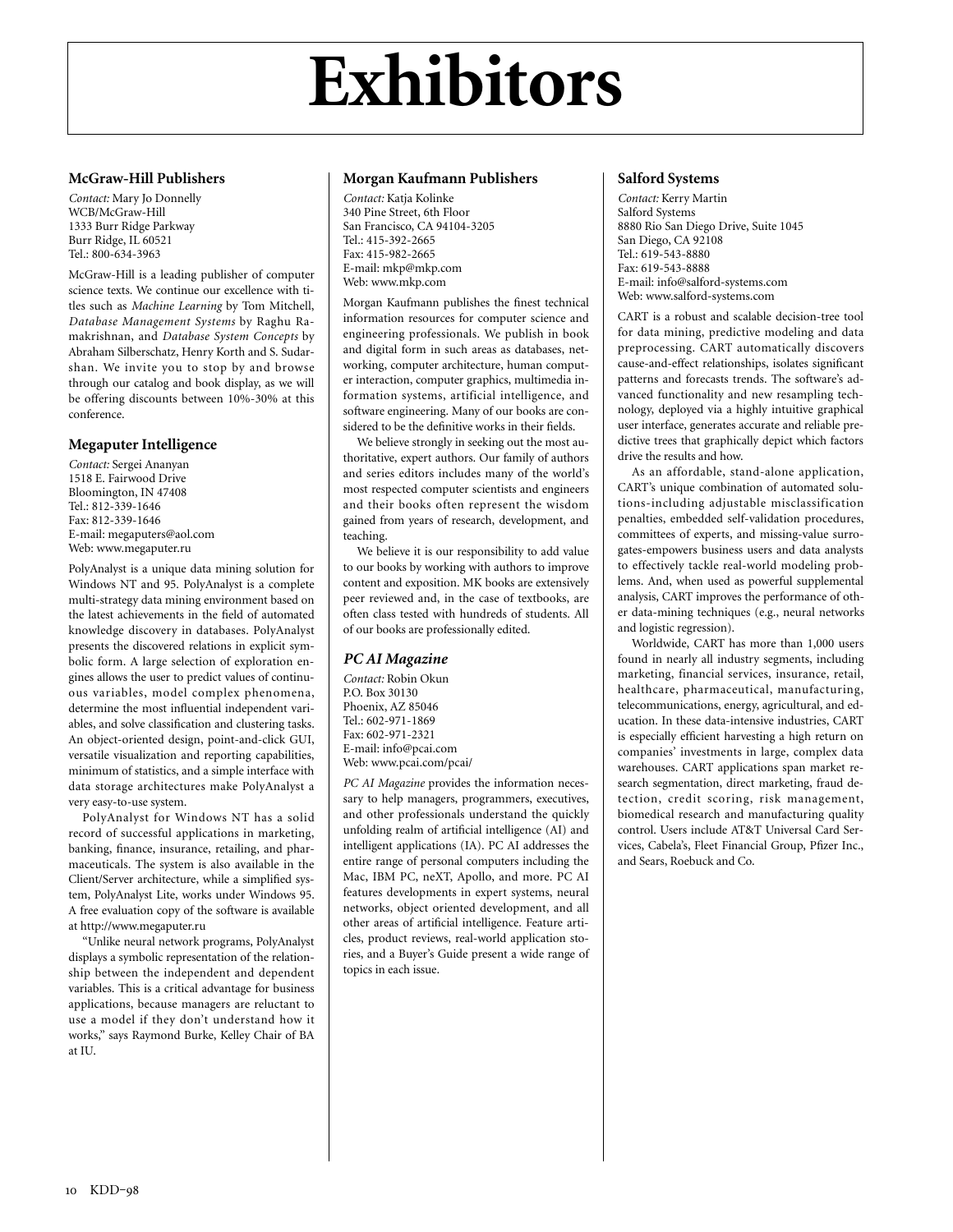#### **SAS Institute Inc.**

*Contact:* Rich Rovner SAS Campus Drive Cary, NC 27513 Tel.: 919-677-8000 Fax: 919-677-4444 Web: www.sas.com

SAS Institute Inc., the world's largest privately held software company and a leader in data mining software, is presenting Enterprise Miner, a complete process-driven solution for small- and large-scale data mining applications. Enterprise Miner builds and extends 22 years of proven analytic software into a complete, GUI-based solution integrating traditional statistics, computational methods, and AI. Enterprise Miner provides regression, neural networks, decision trees, clustering, associations, sequences, visualization, transformation, outlier handling, assessment methods, automatic scoring, model manager, and a modeling API. An interactive process flow interface presents this and more, allowing statisticians and analysts to develop, assess, and share solutions.

Enterprise Miner can be deployed in a client/server environment for fully scalable processing, and output is Web enabled, delivering results organization-wide. Yphise, the respected firm of industry anaysts specializing in software evaluations, awarded Enterprise Miner top marks in its survey of data mining solutions.

In addition to software, SAS Institute offers training and consulting services to provide numerous paths to data mining expertise. Courses are available on data mining techniques and Enterprise Miner usage. SAS consultants can work on short- or long-term data mining projects, delivering solutions and knowledge transfer.

#### **Sentient Machine Research**

*Contact:* Peter van der Putten Baarsjesweg 224 1058 AA Amsterdam The Netherlands Tel: 31-20-6186927 Fax: 31-20-6124504 E-mail: info@smr.nl Web: www.smr.nl

Sentient Machine Research, a Dutch R&D company founded in 1990, develops software and technology in image processing, multimedia information retrieval and data mining. At KDD-98 will present the new 2.0 release of its successful DataDetective datamining environment. DataDetective is build around an efficient fuzzy search and match engine and covers the full range of data mining functionalities: predictive modeling, profiling, clustering and segmentation. (The model generated by DataDetective's modeling assistant 'Targas' ended at a respectable fifth place in last years KDD-Cup) Most distinctive within the DataDetective environment is the graphical clustering tool 'Looking Glass,' based on propri-

etary animated clustering algorithms, which allows for a uniquely interactive style of visual data mining.

#### **Silicon Graphics**

*Contact:* Aydin Senkut 2051 N. Shoreline Blvd. Mail Stop 08L-855 Mountain View, CA 94043

MineSet™ is Silicon Graphics' industry leading integrated data mining product. Mineset offers a unique combination of scalable performance, intuitive user interface, unparalleled visualization features and sophisticated analytics, geared towards both technical and business users.

The Meta Group ranked MineSet third (behind statistical packages) in data mining market share in its January 1998 industry report on data warehouse marketing trends and opportunities. MineSet also won the Bronze Miner Award and ranked highest among commercial data mining vendor products in last August's knowledge discovery and data mining (KDD) competition.

MineSet 2.5 provides the user with a revolutionary paradigm for knowledge discovery by offering parallelized data mining algorithms for faster performance as well as new analytical tools, such as regression, clustering, and decision tables for more intuitive comprehension of data. Combining powerful integrated, interactive tools for data access and transformation, analytical data mining, and visual data mining, MineSet will maximize the value of your data.

#### **SRA International**

*Contact:* Jim Hayden 4350 Fair Lakes Court Fairfax, VA 22033 Tel.: 703-503-1856 Fax: 703-803-1509 E-mail: jim\_hayden@sra.com Web: www.sra.com

SRA International, Inc. offers a complete line of fully scaleable data mining tools and professional services, empowering organizations with the ability to discover and detect patterns critical to their success.

SRA's KDD Explorer toolset includes multistrategy algorithms for discovering associations, classifications, sequences, and clusters, as well as high-speed rule and sequence-based pattern matching algorithms. These algorithms access relational databases directly for mining data, using parallel computing methods to exploit powerful multiprocessor platforms and rapidly analyze extremely large data sets. Our user interfaces are JD-BC-compliant and Java-based, communicating to the RDBMS across distributed networks. KDD Explorer offers serious data mining professionals an integrated workflow-driven environment for configuration and execution of algorithms as well as visualization or results for analysis and interpretation.

SRA's knowledge discovery specialists understand how best to apply these advanced capabilities to enable you to utilize your most strategic asset: electronic information. Together, SRA's KDD Explorer toolset and professional services provide solutions giving you flexibility and power to apply to business areas such as fraud detection and prevention, cost understanding, competitive intelligence, and trend analysis.

SRA International has been creating innovative solutions to practical problems faced by businesses and government agencies for twenty years. We specialize in the fields of intelligent information retrieval; machine learning; knowledge-based systems; database engineering; and natural language processing.

#### **Tektonic Software, Tandem Division of Compaq**

*Contact:* Dee Dobbs 10400 N. Tantau Ave. #248-49 Cupertino, CA 95014 Tel.: 408-285-3280 Fax: 408-285-3255 E-mail: dee.dobbs@tandem.com Web: www.tektonic.com

The InfoCharger's speed enables OLAP or data mining tools to work on large volumes of data. InfoCharger is a software component for interactive sessions on inexpensive hardware. The InfoCharger allows users to process detailed data instead of working on condensed subtotals, enabling them to discover meaningful patterns. This kind of data analysis is critical in order to make better decisions or exploit new business opportunities, including increased sales productivity and cost controls through more effective target marketing campaigns; new growth opportunities by identification of cross-selling possibilities; reduced exposure to risk or fraud; effective churn management; and optimized resource allocation

To exploit the full spectrum of this market, Tektonic Software is partnering with tool vendors, specialists in vertical markets and application consultants.

#### **Thinking Machines Corporation**

*Contact:* Charles Berger 16 New England Executive Park Burlington, MA 01803 Tel.: 781-238-3418 Fax: 781-238-3440 E-mail: cberger@think.com Web: www.think.com

Darwin is an easy-to-use, Windows client/UNIX server, scalable, multi-algorithmic data mining software suite designed to build predictive models from large customer databases. Darwin supports prediction and classification modeling via neural networks, classification and regression tress (C&RT), and k-nearest neighbor algorithms.

As an open solution, Darwin can run on some of the world's fastest and most powerful comput-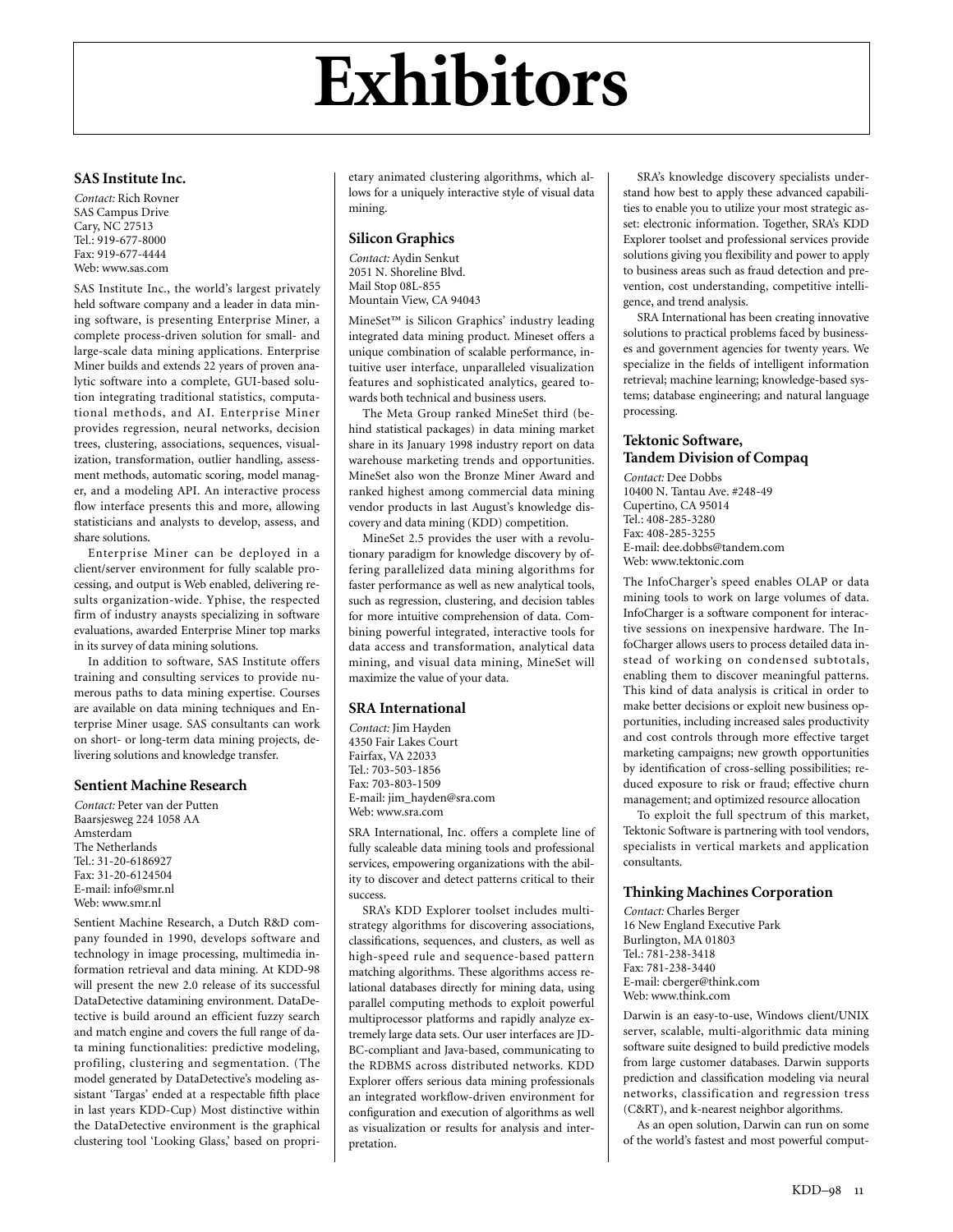ing platforms running Sun Solaris and HP-UX including parallel processing, and symmetric multiprocessors (SMP) configurations. With Darwin, financial services, telecommunications, database marketing companies and other large corporations can uncover vital information that was previously undetected because of the sheer size and complexity of their database.

Darwin also offers a scripting tool that records data mining steps to re-run and automate the data mining process and a workflow feature that graphically documents the data mining steps and provides information about each of the steps taken.

An optional feature of Darwin is the ability to generate predictive models in C, C++ or Java code for deployment outside of the Darwin environment. These deployable models can be easily integrated into existing systems and procedures, so any new business information can be made available where and when it's most needed-for example, in call centers and web-based applications.

#### **Ultimode Systems**

*Contact:* Steve Waterhouse 2560 Bancroft Way #213 Berkeley, CA 94704 Tel.: 510-548-8978 Fax: 510-845-2292 E-mail: stevew@ultimode.com Web: www.ultimode.com

ACPro is an data mining tool for automatic segmentation of databases. Segmentation (or clustering) is the discovery of similar groups of records in databases. ACPro is based on the successful NASA AutoClass research program, and was developed in collaboration with the AutoClass team using a NASA commercialization award.

Unlike other segmentation tools, ACPro discovers the optimal number of segments without requiring user specification. It also is an order of magnitude faster than its predecessor, AutoClass. ACPro handles missing data in a coherent manner. It also assigns relevance to the attributes in each segment which aids understanding.

ACPro has been applied in a number of commercial and scientific settings. It has been used for analysis of telecommunications churn data, market segmentation, visualization of geological data and is currently being used at NASA for spectral analysis of rock samples.

ACPro is available with either a command line or platform independent GUI interface for Windows NT/95 and most Unix platforms.

#### **Unica Technologies**

*Contact:* Scott Sassone Lincoln North Lincoln, MA 01773-1125  $Tel \cdot 781 - 259 - 5900$ Fax: 781-259-5901 E-mail: ssassone@unica-usa.com Web: www.unica-usa.com

Unica Technologies, Inc. is the leading provider of data mining and predictive modeling software and services for database marketing and customer relationship optimization. MODEL 1, our awardwinning product line for marketing applications, includes templates for response modeling, cross selling, customer segmentation, and customer valuation. PRW (Pattern Recognition Workbench) our general purpose data mining tool offers twelve algorithms, six methods of intelligent automation and optimization, and three methods of validation.

Both PRW and Model 1 are scalable, from the desktop up to NT and Unix SMP servers. These fully integrated applications offer everything needed for data access, pre-processing, modeling, results interpretation and deployment. API's are also available for customized applications. Unica wrote the book on data mining. Our textbook *Solving Data Mining Problems* is published by Prentice-Hall.

Unica focuses on providing business solutions, not just software. Our Integrated Customer Management Program ensures that Unica's education, training and consulting services are tailored to meet your needs, providing a demonstratable ROI. Put our worldwide experience to work for you today!

#### **Urban Science**

*Contact:* Mark Yuhn 200 Renaissance Center, Suite 1900 Detroit, MI 48243  $Tel \cdot 313 - 259 - 9900$ Fax: 313-259-1362 E-mail: mcyuhn@urbanscience.com Web: www.urbanscience.com

*Gain*Smarts Database Marketing Modeling System utilizes sophisticated predictive modeling technology that can analyze past purchase behavior, demographic and lifestyle characteristics, promotion and risk information to predict the likelihood of response as well as to develop an understanding of consumer characteristics.

Economic analysis is then applied to these results, allowing the optimum expenditure of marketing resources to achieve your prospecting, retention or cross-selling objectives. *Gain*Smarts has proven to be extremely effective for businesses worldwide, demonstrating ROI for its users in many application areas.

Additionally, the system received a first place "Gold Miner" award in the KDD-cup 97 competition at the Knowledge Discovery and Data Mining Conference, Newport Beach, CA sponsored by the American Association for Artificial Intelligence (AAAI). The competition involved targeting prospects for a financial services promotion and then comparing predicted vs. actual behavior.

#### **WizSoft**

*Contact:* Abraham Meidan 3 Beit-Hillel St. Tel-Aviv 67017 ISRAEL E-mail: info@wizsoft.com web: www.wizsoft.com

WizSoft exhibits two data mining applications, WizWhy and WizRule. WizWhy is a knowledge discovery application based on a proprietary association rules algorithm. WizWhy reveals all the ifthen rules that relate to the dependent variable, and uses these rules in order to issue predictions, summarize the data and reveal unexpected phenomena. WizWhy avoids overfitting by calculating the error probability of each rule.

WizRule is a data auditing application based on data mining technology. WizRule reveals all the if-then rules and the mathematical formulas that govern the data under analysis, and points at the records that deviate from the set of the discovered rules as cases to be audited. WizRule avoids false alarms by calculating the level of unlikelihood of each deviation.

Both products run on Windows 95 / 98 / NT, read any ODBC compliant database, and have OCX versions that can be embedded in other applications.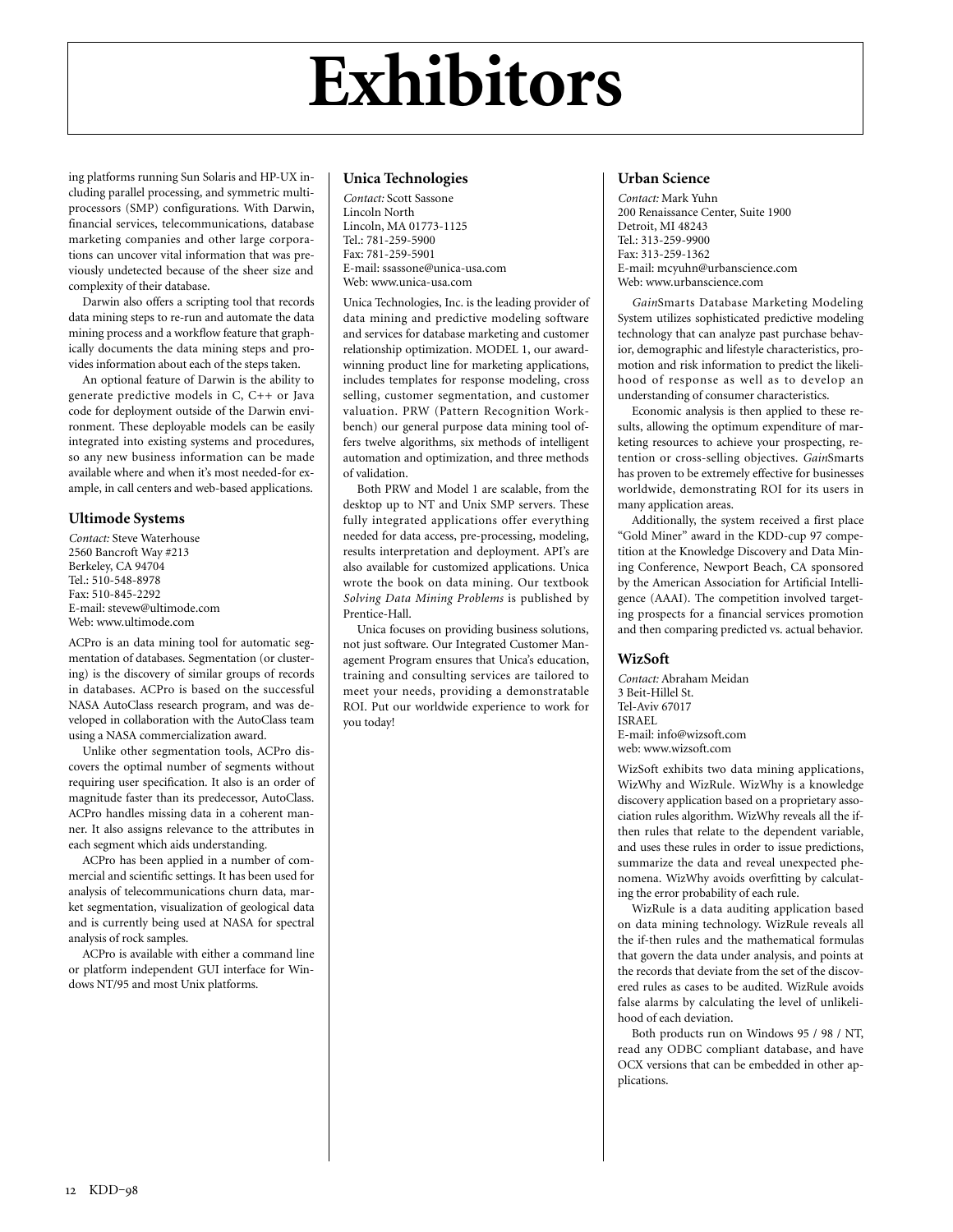## **Demos**

#### **BAYDA (Bayesian Discriminant Analysis)**

*Paper Title:* BAYDA: Software for Bayesian Classification and Feature Selection

*Development Team:* Henry Tirri, Petri Kontkanen, Jussi Lahtinen, Petri Myllymäki, Tomi Silander, University of Helsinki

*Tel.:* +358-9-708-44173

BAYDA is a Java software package for flexible data analysis in predictive data mining tasks. BAYDA performs fully Bayesian predictive inference of class memberships based on a Naive Bayes model build from the data set. It is well-known that the Naive Bayes classifier performs well in predictive data mining tasks, when compared to approaches using more complex models. However, the model makes strong independence assumptions that are frequently violated in practice. For this reason, the BAYDA software also provides a feature selection scheme which can be used for analyzing the problem domain, and for improving the prediction accuracy of the models constructed by BAY-DA. The feature selection can be done either manually or automatically. In manual selection the user has an opportunity to use BAYDA for evaluating different feature subsets by leave-oneout cross validation scheme. In the automatic feature selection case the program selects the relevant features by using a novel Bayesian criterion.

The current version features of BAYDA include (1) missing data handling; (2) an external leaveone-out cross validated estimate of the classifier performance in graphical format; (3) "intelligent document" style graphical interface; (4) forward selection/backward elimination feature subset selection; (5) free format data files (such as tab-delimited format of SPSS).

BAYDA is available free of charge for research and teaching purposes from www.cs.Helsinki.FI/ research/cosco under section "Software," and it is currently tested on Windows'95/NT, SunOS and Linux platforms. However, being implemented in 100% Java, it should be executable on all platforms supporting Java Runtime Environment 1.1.3 or later.

*What Is Unique about the System? (1)* intelligent, adaptive HTML-document interface; (2) Bayesian criterion for variable subset selection; (3) fully Bayesian prediction based on model parameter averaging.

#### **Bayesian Knowledge Discoverer (BKD)**

*Development Team:* Marco Ramoni and Paola Sebastiani, The Open University *Tel.:* 413-577-0338

Bayesian Knowledge Discoverer (BKD) computer program to discover of Bayesian belief networks (BBNs) from (possibly incomplete) databases. A BBN is a direct cyclic graph where nodes represent stochastic variables and direct arcs identify dependencies between a set of parent variables and a child variable. Each dependency is then quantified by a conditional probability distribution shaping the behavioral relationships between the set of parent variables and the child variable. In this way, a BBN provides a dependency model of the underlying domain knowledge and a graphical representation of decision problems, grounded on solid foundations of probability theory, able to perform prediction, explanation and classifications. Given a database, BKD is able to extract the graphical structure from data, estimate the conditional probability distributions from data, discretize continuos variables, handle missing data, automatically define network nodes from data. Once generated, the extracted BBN can be used as a self-contained intelligent decision support system able to provide predictions and explanations. A goal-oriented propagation algorithm is included in BKD. A graphical user interface capitalizes on the graphic nature of BBN to allow the user to easily navigate the dependencies embedded in the database. BKD is currently distributed in over 1,000 copies world wide.

*What Is Unique about the System?* BKD is the first available program implementing a Bayesian approach to the discovery of BBNs. BKD uses a novel method, called Bound and Collapse, to efficiently handle missing data.

#### **Belief Network PowerConstructor 1.0**

*Development Team:* Jie Cheng, University of Ulster

#### *Tel.:* +44-1232-366500

Belief network is a powerful knowledge representation and reasoning tool under conditions of uncertainty. In DM systems, it can be used for classification, predication and decision support. Because belief network can handle uncertain information in a natural way and the learned knowledge is well structured and can be easily understood it becomes more and more popular in DM research. To use belief networks in DM systems, a crucial step is to learn the belief networks from large training data sets efficiently and accurately.

PowerConstructor is such a belief network learning tool, which includes a user-friendly interface and a construction engine. The system takes a database table as input and constructs the belief network structure as output. The construction engine is based on our three-phase belief net-

work learning algorithm, which takes an information theoretical approach and has the complexity of  $O(N<sup>4</sup>)$  on conditional independence (CI) test while all other algorithms require exponential number of CI tests. (N is the number of attributes.) We evaluate our system using a widely accepted benchmark data set with 37 attributes and 10,000 records and other data sets. The results show that our system is the most accurate and efficient system available. The system is available for evaluation at our web site (mmr.infj.ulst.ac.uk/jcheng/bnpc.htm and infosys.susqu.edu/bnpc/) and enjoys over 700 downloads from academic and industrial users. From the encouraging feedback we know that some users have already used it to solve real-world problems.

*What Is Unique about the System?* 1. Accessibility. It supports most of the desktop database formats and all database servers through ODBC. 2. Reusability. The construction engine is a class library so that it can be easily integrated into DM systems for Windows 95/NT as a component. 3. Efficiency and Accuracy. Both experimental results and theoretical analysis show that our system is better than other systems for belief network learning. 4. User-friendly interface with online help.

#### **DBMiner: A Multi-Functional On-Line Analytical Mining System**

*Development Team:* Jiawei Han, Sonny Chee and Jenny Chiang, Simon Fraser University

*Tel.:* 604-291-4411 or 604-291-5371

A data mining system, DBMiner, has been developed for interactive mining of multiple-level knowledge in large relational databases and data warehouses. The system implements a wide spectrum of data mining functions, including characterization, comparison, association, classification, prediction, clustering, data dispersion analysis and time-series analysis. It also builds up a userfriendly, interactive data mining environment and a set of knowledge visualization tools. In-depth research has been performed on the efficiency and scalability of data mining methods. Moreover, the research has been extended to spatial data mining, multimedia data mining, financial mining, and Web mining with several new data mining system prototypes constructed or currently under construction, including GeoMiner, MultiMediaMiner, FinancialMiner, and WebLogMiner. This demo will show the most recent research and development status of the DBMiner system. Hopefully, the system will be available commercially by the time of demo.

*What Is Unique about the System?* On-line (interactive) analytical mining, multiple integrated data mining functions, integration of data mining with OLAP, and knowledge visualization tools.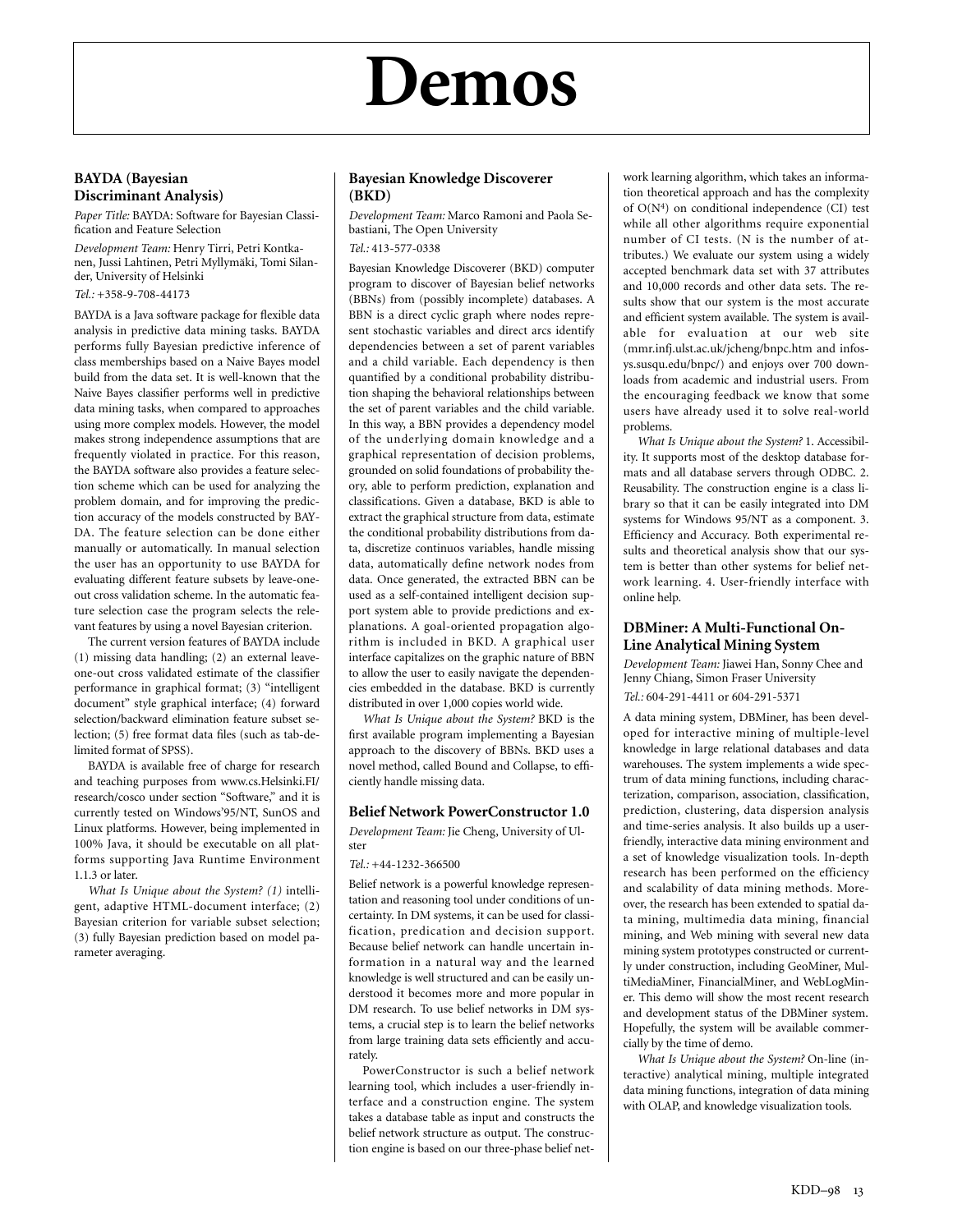## **Demos**

#### **Distributed Data Mining for Enterprise Solutions**

*Paper Title:* An Enhanced KDD Process Model and its Visualisation

*Development Team:* M. Kolher, J. Chattratichat, Y. Guo and S. Hedvall, Imperial College *Tel.:* +44-171-594-83-57

The Kensington System provides an enterprise solution for large-scale data mining in environments where data is logically and geographically distributed over multiple databases. Supported by an intuitive Integrated Programming/Visualisation Tool kit, an analyst explores remote databases and visually defines and executes procedures that model the entire KDD process. The system provides high performance components for the most common data mining tasks, such as classification, prediction, clustering, and association. Generated decision models are evaluated and modified using powerful interactive visualisation techniques.

Designed as a 3-tier application based on the Enterprise JavaBeans (EJB) architecture, application servers can be transparently distributed for scalability or replicated for increased availability. Defined KDD procedures and generated decision models are realized as persistent objects, which can easily be reused and shared between group members. Kensington imposes strong security on data transfer and model distribution through secure socket communications. Access control mechanisms protects user/group specific resources from unauthorized access.

For maximum flexibility and easy deployment, client tools are 100% Java compliant applets and runs securely in Web browsers everywhere on the\ Internet. A data analyst is therefore not bound to any specific location or computer.

*What Is Unique about the System?* (1) Novel programming/visualisation tools for Web clients; (2) scalable and flexible system architecture for Internet/Intranet environments; (3) secure data integration from distributed databases; (4) high performance modeling through parallelism.

#### **Document Explorer and TextVis**

*Paper Titles:* (1) TextVis: An Integrated Visual Environment for Text Mining *and* Text Mining at the Term Level*; (*2*)* Trend Graphs: Visualizing the Evolution of Concept Relationships in Large Document Collections

*Development Team:* Ronen Feldman, Yonatan Aumann, David Landau, Moshe Fresko, Orly Lipchtat, Yehuda Lindel, Yaron Ben Yehuda, Yonatan Schelr, Amir Zilberstein and Moshe Martziano, Bar-Ilan University and Instinct Software Ltd.

#### *Tel.:* +972-3-5318629

TextVis is a visual data mining system for document collections. Such a collection represents an application domain, and the primary goal of the system is to derive patterns that provide knowledge about this domain. Additionally, the derived patterns can be used to browse the collection. TextVis takes a multi-strategy approach to text mining, and enables defining complex analysis schemas from basic components, provided by the system. An analysis schema is constructed by dragging functional icons from a tool-pallette onto the workspace and connecting them according to the desired flow of information. The system provides a large collection of basic analysis tools, including: frequent sets, associations, concept distributions, and concept correlations. The discovered patterns are presented in a visual interface allowing the user to operate on the results, and to access the associated documents. TextVis is a complete text mining system which uses agent technology to access various online information sources, text preprocessing tools to extract relevant information from the documents, a variety of data mining algorithms, and a set of visual browsers to view the results.

*What Is Unique about the System?* A Unique collection of tools for Text Mining. A special set of Visual Maps. Easy Customization to match the exact needs of the user. Ability to build very complex Text analysis schemas.

#### **DR — Data Mining Via Data Reduction**

*Paper Title:* Data Reduction Based on Hyper Relations

*Development Team*: Hui Wang, University of Ulster

#### *Tel.:* +44-1232-368981

Data reduction makes datasets smaller but preserves classification structures of interest. In data mining, data reduction is regarded as a main task of data mining hence any data mining technique can be regarded as a method for data reduction (Usama Fayyad, 1997). We proposed a general (algebraic) approach to data reduction, which in turn can be used for data mining. A paper describing this approach is submitted to KDD-98. We have developed a system (called DR) based on this approach. We want to demonstrate DR with respect to the followings: (1) Data mining can be achieved via direct data reduction. (2) Data and models can be uniformly represented by hyper relations. (3) Datasets can be significantly reduced in size while the classification structures are preserved. (4) Attribute selection and discretization of continuous attributes can be achieved as a byproduct of data reduction. (5) Missing values and overfitting can be naturally dealt with in DR. (6) DR can outperform C4.5 in many cases using public datasets

*What Is Unique about the System?* (1) Algebraic and theoretically well founded approach to data mining; (2) Uniform representation of data and models — hyper relations, a generalization of database relations in the traditional sense therefore data mining can be taken to be an oper-

ation of database systems; (3) missing values and overfitting are naturally dealt with; (4) attribute selection and continuous attribute discretization can be achieved as a by-product; (5) the model built by DR can be further mined, if needed.

#### **Finding Outliers with Depth Contours**

*Paper Title:* Fast Computation of 2-Dimensional Depth Contours

*Development Team:* Raymond T. Ng and Ivy Kwok, University of British Columbia; Ted Johnson, AT&T Research Center

*Tel.:* 604-822-2394

"One person's noise is another person's signal." For many applications, including the detection of credit card frauds and the monitoring of criminal activities in electronic commerce, an important knowledge discovery problem is the detection of rare/exceptional/outlying events.

In computational statistics, one well-known approach to detect outlying data points in a 2-D dataset is to assign a depth to each data point. Based on the assigned depths, the data points are organized in layers in the 2-D space, with the expectation that shallow layers are more likely to contain outlying points than are the deep layers. One robust notion of depth, called depth contours, was introduced by Tukey [17,18]. ISODEPTH, developed by Ruts and Rousseeuw [16], is an algorithm that computes 2-D depth contours.

In this demo, we show a fast algorithm, called FDC, for computing 2-D depth contours. The idea is that to compute the first k depth contours, it is sufficient to restrict the computation to a small selected subset of data points, instead of examining all data points. Consequently, FDC scales up much better than ISODEPTH. For instance, for 1,000 data points FDC is 4 times faster than ISODEPTH, and for 5,000 points FDC is 50 times faster. While 100,000 points are too many for ISODEPTH to handle, FDC takes about 50 seconds to compute the first 20 depth contours.

Last but not least, ISODEPTH relies on the non-existence of collinear points. Removing all collinear points can be time consuming. FDC is robust against collinear points.

*What Is Unique about the System?* The last two paragraphs of the above description summarize the key points.

#### **Frequent Substructure Discovery with WARMR**

*Paper Title*: Finding Frequent Substructures in Chemical Compounds

*Development Team:* Luc Dehaspe, Hendrik Blockeel, Wim Van Laer and Luc De Raedt, Katholieke Universiteit Leuven; Hannu Toivonen, University of Helsinki

*Tel.:* +32-1632-7658

WARMR is a general purpose tool for the discov-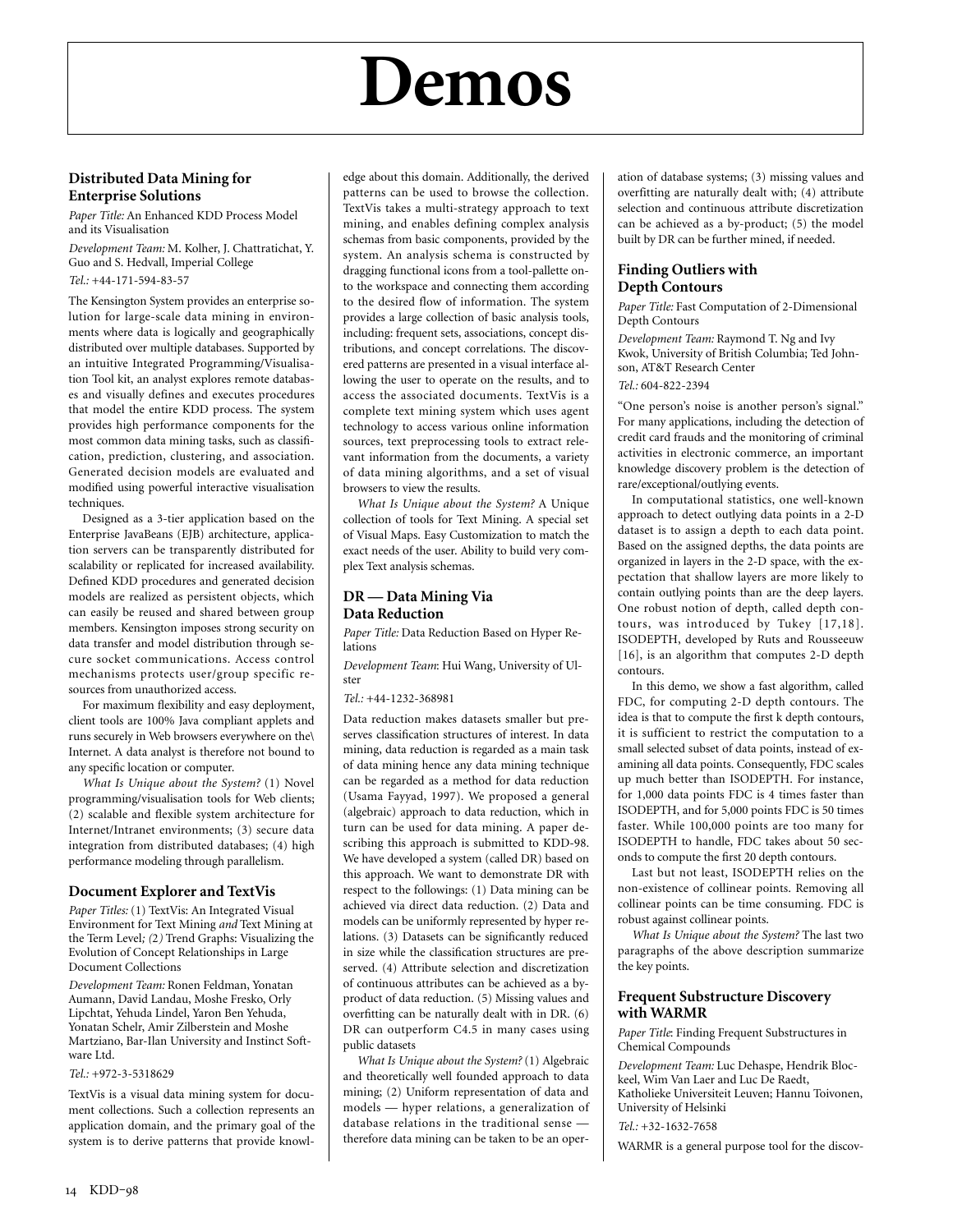## **Demos**

ery of frequent patterns, association rules at its simplest and first-order logic rules in the general case. We will demonstrate how both new and known variants of frequent pattern discovery are handled, and how the user can switch from one setting to another with minor efforts.

As a prototypical example of applications where the additional expressivity offered by WARMR is useful, we consider the discovery of frequent substructures in a biochemical database of compounds that are classified as being carcinogenic or not. In this context, patterns concern general properties of the compound, but also more complex features such as bonds between atoms, membership of atoms to chemical groups such as alcohols, and connections between chemical groups. Preparation of the experiment involves representation of the data and background knowledge in a DATALOG format, and the definition of the hypothesis space by means of a declarative language bias formalism.

Other applications with similar needs for highly expressive patterns are taken from the domains of (advanced) market basket analysis, discovery of linguistic knowledge in tree-banks, and telecommunication alarm analysis. WARMR is freely available for academic purposes upon request.

*What Is Unique about the System?* WARMR discovers useful frequent patterns that are way beyond the complexity of association rules or their known variants. By changing the language bias the user can easily search for different patterns without modifying the algorithm. The very natural facility to add background knowledge further enhances the flexibility of the tool.

#### **InferView: Data Mining through Knowledge Inference and 3D Visualization**

*Development Team:* Jerzy Bala, Mirco Manuci, Srinivas Gutta and Sung Baik, Datamat Systems Research, Inc.; Peter Pachowicz, George Mason University

#### *Tel.:* 703-917-0880, ext. 226

A research prototype of the InferView system will be demonstrated. InferView is being developed under the Ballistic Missile Organization and U.S. Army Space and Missile Defense Command sponsored project on data mining and decision support tools for situational awareness. Infer-View consists of three major components; (1) visualization, (2) inference engine, and (3) predictor. The user interacts with the system through a visual representation space where various graphical objects are rendered. Graphical objects represent: data, knowledge (e.g. as induced rules), and query explanations (decisions on unknown data identifications). InferView integrates graphical objects through the use of visually cognitive, human oriented depictions. A user can also examine non-graphical explanations (i. e. text based) to posed queries. InferView's transfer of data mining and decision support processes to the visualization space enhances the user's capabilities to see, explore, and gain decision making insights as never before.

The following two modes of operation will be demonstrated; (1) the data mining mode which uses the inference engine module to generate knowledge and subsequently represents it as 3D graphical objects, and (2) the decision support mode the predictor module is used to support user's queries. In both modes user's directed navigation, zooming, and other spatially oriented operations will be demonstrated.

*What Is Unique about the System?* The uniqueness of the InferView system is its synergistic integration of advanced computer graphic/visualization and inference based data generalization techniques. InferView's knowledge visualization techniques contribute to better human decisionmaking insights through facilitation of spatial operations such as navigation, zooming, etc. A graphically appealing human computer interfacing and capability to visualize large and complex knowledge bases through spatial and graphical depictions of knowledge components add to InferView's uniqueness.

#### **Interactive Mining of Interesting Rules**

*Papers Titles:* (1) Integration of Classification and Association Rule Mining; (2) Visual Aided Exploration of Interesting Association Rules

*Development Team:* Bing Liu, Wynne Hsu, Yiming Ma and Chen Shu, National University of Singapore

#### *Tel.:* +65-874-6736

We would like to demonstrate two main themes of our data mining system: (1) Using association rule mining technique to find all potential classification rules (PCRs), and then building an accurate classifier using the PCRs. This shows that classification and association rule mining can be integrated. In an application, the user can use one system for two purposes. (2) Helping the user to identify subjectively interesting rules. The number of association rules or potential classification rules that exist in a database can be huge. This makes manual inspection and analysis of the rules difficult. We have designed and implemented a new framework to allow the user to visually explore the discovered rules to identify those interesting ones easily. This framework has two components, an interestingness analysis component, and a visualization component. The interestingness analysis component analyzes and organizes the discovered rules according to various interestingness criteria with respect to the user's existing knowledge. The visualization component enables the user to visually explore those potentially interesting rules. Enhanced with color effects, the user can easily and quickly focus his/she attention on the more interesting/useful rules.

*What Is Unique about the System?* (1) Our system integrates association rule mining and classification rule mining. We have adapted an association rule technique to discover all potential classification rules. We then use this complete set of rules to build an accurate classifier; (2) We have designed and implemented a post-analysis system to help the user identify subjectively interesting association rules and classification rules with the aid of a visualization component.

#### **Telecommunications Churn Analysis Using the Amdocs KDD Environment**

*Paper Title*: Ranking - Methods for Flexible Evaluation and Efficient Comparison of

#### Classification Performance

*Development Team*: Dr. Gadi Pinkas, Dr. Yizhak Idan, Rony Paz and Saharon Rosset, Amdocs Inc. *Tel.:* +972-3-5765174

The demonstration will present a full modeling and analysis process of churn data coming from a telecommunication operator data warehouse. The demonstration will include: (1) Extraction and reformulation of relevant data from the customer's Data Warehouse, including formation of time-dependent and dynamic indicators as new input fields; (2) Use of different definitions for churn (percentage of lines, fall in usage, etc.); (3) Insight into man machine interface for the analysis of the Data-Mining results and the incorporation of business knowledge. In this stage the human analyst/expert can examine the rules which the system generated, modify them and add other rules expressing his prior/external knowledge; (4) Model construction and visualization tools that include multiple model-building algorithms, based on the combination of automatically discovered and handcrafted rules. These innovative algorithms combine machine learning (Rule Induction) and statistical (Logistic Regression) methods to provide a hybrid classifier experimentally proven to be highly effective; (5) Emphasis on the customer's value (rather than just his chances of performing churn) both in constructing the classifier and in evaluating it. The use of value is integrated into the automated discovery process, so the rules generated actually predict revenue flow rather than just customer flow.

*What Is Unique about the System?* (1) Visualization and analysis module for combining the automated discovery results with human expert knowledge; (2) Optimization with regard to revenue flow rather than customer flow. This is in contrast with actual methods limitations that either introduce value into post-DM analysis or perform pre-DM segmentation by value.